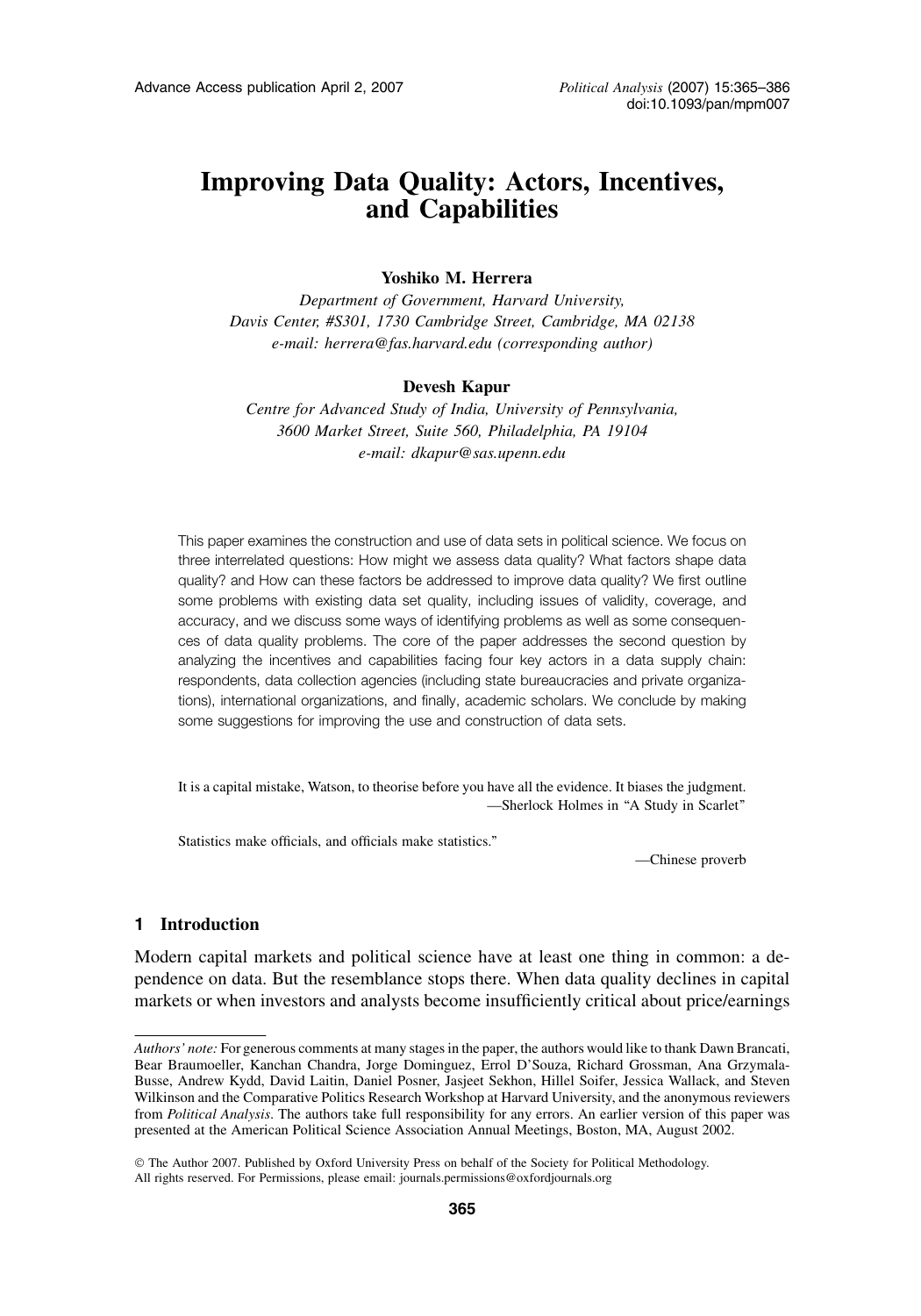ratios and revenues, debacles like Enron and Worldcom can happen. In cases like these, executives felt greater incentives to meet short-term targets for earnings growth than they did to produce accurate data. The consequences: shareholder lawsuits, regulatory and accounting reforms, jail sentences for executives, and investors' losing their shirts. When data quality slips in political science or when political scientists are insufficiently critical about the way their data were created or how they should be used, very little happens. Inattentiveness to data quality is, unfortunately, business as usual in political science.

We propose a heightened critical attention to data construction and a new way of looking at it: as an operation performed by *data actors* in a data supply chain. We know that data do not ''grow on trees,'' yet we must occasionally remind ourselves that data are produced by people and entities according to their own incentives and capabilities. Despite strong disciplinary consensus about the behavioral effects of incentives, their effect on data actors has been woefully understudied by political scientists. Like all organizations, those that produce data are prone to problems of agency, bureaucratic incentives, shirking, and multiple principals and goals, all of which are likely to shape their output, that is, data. By turning our critical gaze inward, to the creation of the everyday data we take for granted, we hope to show the necessity of focusing on data quality, discipline-wide.

Ideally, we would like to make routine in the discipline such questions about data quality as, Who produced the data? Why? What were the producers' incentives and capabilities? Did they work as an independent agency, or were they influenced by external actors? Did the producers have incentives to shape the data rather than just report it? Such critical questioning is long overdue.

Although we advocate greater critical attention to the construction of data sets, we want to emphasize that our aim is *not* to question the utility of "large- $N$  studies," where the large number of observations is critical to reliably address problems related to bias and measurement error. However, we do believe that there are serious weaknesses in many data sets used in cross-country regressions currently in vogue in political science. Therefore, addressing the strategic construction and use of data speaks directly to the validity of results.

The paper is divided into two sections. We first outline some problems with existing data set quality, including issues of validity, coverage, and accuracy; and we discuss some ways of identifying problems as well as some consequences of data quality problems. Subsequently, we examine how the incentives and capabilities facing four key actors in a data supply chain affect data quality: respondents, states (including bureaucracies and politicians), international organizations (IOs), and finally, academics. We conclude by making some suggestions for improving the use and construction of data sets.

#### 2 Problems with Data Sets and Why They Matter

Problems of data quality are manifest and significant in a wide range of settings, from information collected by IOs and governments to the data sets compiled by individual scholars. They affect all sorts of indicators, from those more difficult to measure like identity variables, to the more objective indicators such as economic variables.

The *measurement* of data *quality*, however, has barely begun. Our framework for measuring it has three elements: validity, coverage, and accuracy. Validity refers to the relationship between theoretical concepts and collected information; coverage refers to the completeness of data sets; and accuracy refers to the correctness or avoidance of errors in data sets. We end this section of the paper by covering some ways to recognize quality problems and a brief discussion of consequences.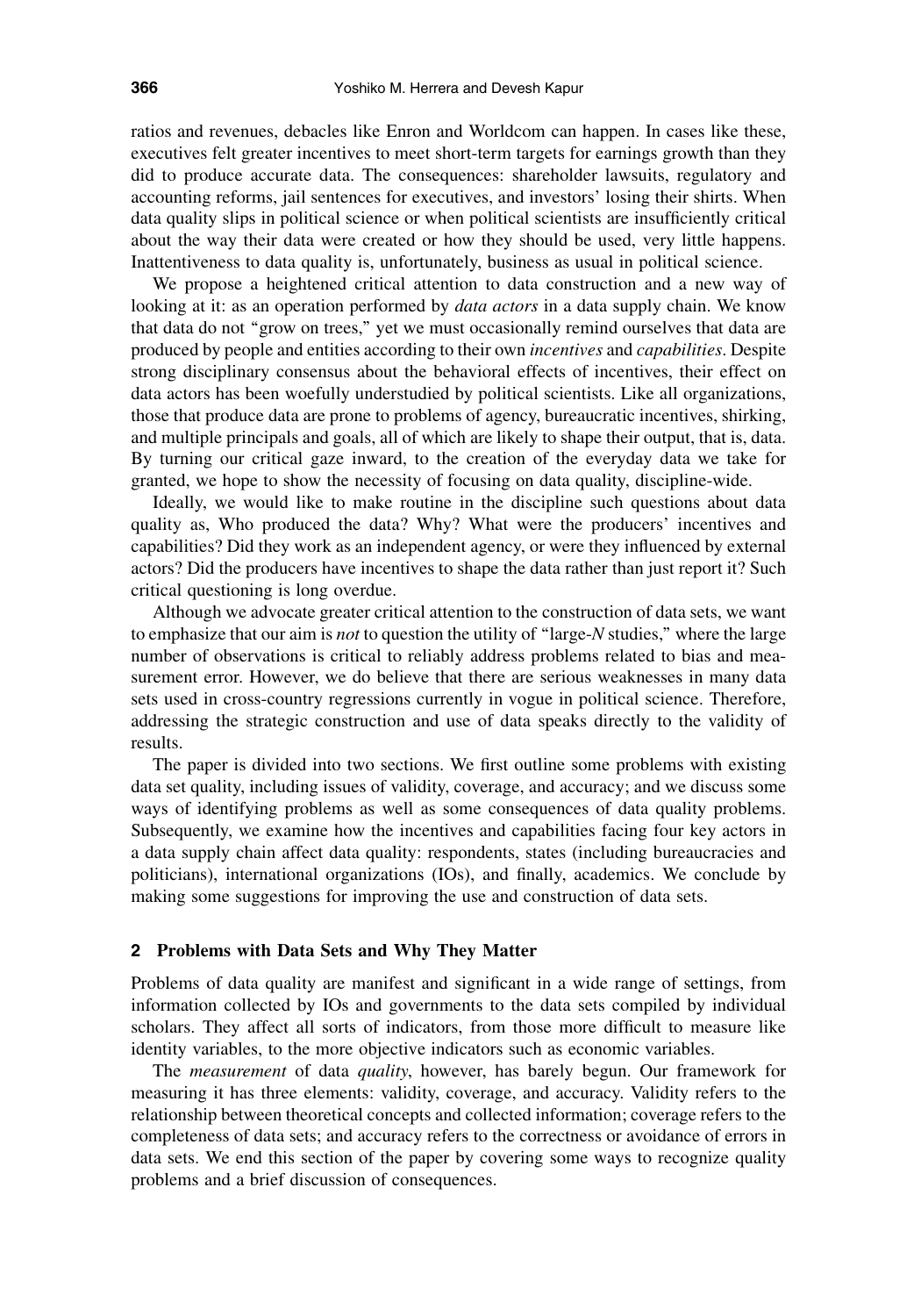### 2.1 *Validity*

Validity is at the heart of data quality because the objective of information collection in social science research is to enable one to draw inferences and test theories. If the connection between what is actually measured and what is purported to have been measured is tenuous (or absent altogether, in some cases), then the empirical enterprise breaks down. Gary Goertz (2005) has outlined three levels of social science research that provide a useful framework for thinking about validity: concepts, dimensions, and data. We can consider validity in terms of the relationship between each of these levels. For example, take democracy as the concept of interest to us. Depending on our definition of the concept, dimensions might include fairness of elections or civil liberties, and data for the first dimension might include the incumbency win rate or the margin of victory, whereas rights enumerated in the constitution, such as universal suffrage or the number of protests, might serve as data for the second dimension. Scholars might disagree on the definition of the concept itself and subsequently which dimensions should be used to measure it. They also might disagree on the data to be used for any particular dimension. This framework suggests that the starting point for assessing the validity of data sets must begin with the definition of concepts.

Unfortunately, many important concepts in political science remain undertheorized. There is still little theoretical agreement on basic definitions of concepts such as "rule of law," "corruption," and "identity." Consider "caste" for instance, a concept that many people believe plays an important role in social, political, and economic outcomes in India. Is caste a selfunderstanding or a socially ascribed category? An ethnic distinction or a class distinction? The answers to these definitional questions indicate different dimensions and types of data that would be needed to assess the real-world presence or absence of castes. Even ''objective'' variables such as gross national product (GNP) are not immune to such conceptual complexities, although decades of standardization of the System of National Accounts have led us to largely forget the tremendous amount of coordinated effort that went into defining GNP.

Despite the fundamental importance of concept-appropriate choices for measurement, too little attention has been paid to the construction of some of the most widely used indices and data sets. Some authors, notably Munck and Verkuilen (2002a), have suggested general standards for assessment of data sets and outlined a framework for evaluation that specifically draws attention to issues of conceptualization, measurement, and aggregation. And, the issue of measurement validity has been addressed by Adcock and Collier (2001) in the APSR. Unfortunately, however, much more attention to these methodological issues is needed in practice.

The Polity data series, one of the most widely used indices of democracy and authoritarianism in political science, offers a typical case of concept validity problems accompanied by a widespread absence of scrutiny by users. The analysis by Gleditsch and Ward (1997) of the third edition of Polity warned that ''the analytical composition of the wellknown democracy and autocracy scores is not upheld by an empirical analysis of the component measurements.'' Moreover, they argued that ''democracy, as measured by the Polity indicators, is fundamentally a reflection of decisional constraints on the chief executive. The recruitment and participation dimensions are shown to be empirically extraneous despite their centrality in democratic theory'' (Gleditsch and Ward 1997, 361). Our intention is not to single out Polity.<sup>1</sup> Although this finding about a data set that many of us take for granted is important, it is hardly unique.

<sup>&</sup>lt;sup>1</sup>The data sets we use as examples in this paper were chosen not because they are particularly error prone, but rather because they are among the most widely used in political science. Discussion of their shortcomings is thus both relevant and illustrative for the entire field.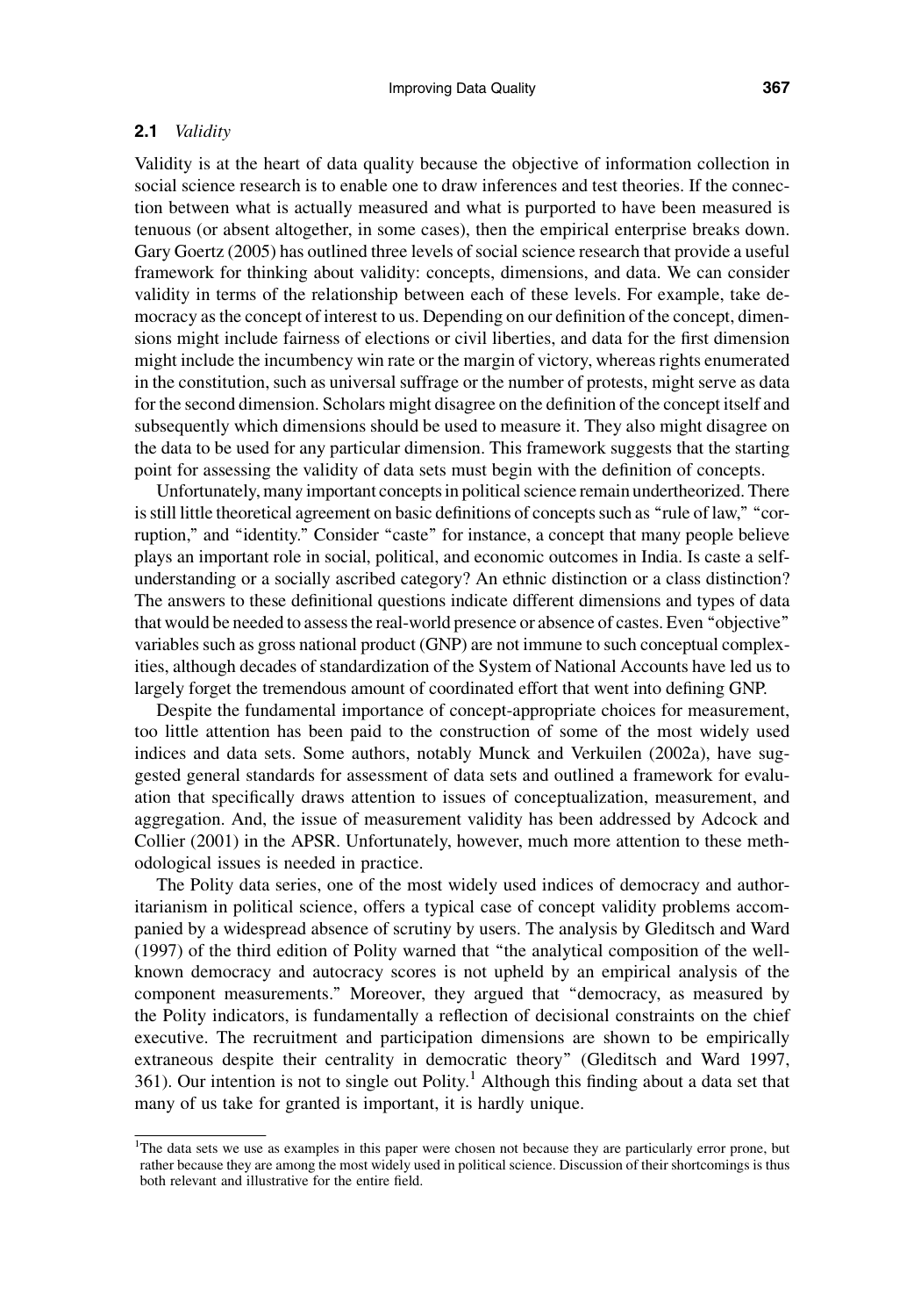Another case of troubled concept validity was covered in a symposium on identity in the American Political Science Association (APSA) Comparative Politics Newsletter (Symposium 2001). The authors pointed out that although identity researchers predominantly rely on the constructivist paradigm, quantitative indices such as the Ethno-Linguistic Fragmentation index (ELF) remain primordialist.<sup>2</sup> The same can be said for the continued use of the very limited race and ethnicity categories on the U.S. census to measure ''diversity.'' There appears to be a frustrating disconnect between conceptual and methodological advancements on the one hand and the continued use of theoretically outdated dimensions on the other.

Measurement validity addresses the next level: the relationship between dimensions and collected data. Despite the fact that measurement validity is a basic lesson in any introductory data analysis course in political science, the use of imprecise or conceptinappropriate indicators remains widespread in the field. This is evident in overt cases where data simply do not match a dimension. But there are many more subtle cases such as level-of-analysis problems where, for example, national data may be substituted for regional data or where recent annual data are not available and thus old data are used repeatedly. For example, caste data were last collected in India on the 1931 census, but, as the most current data available, these 1931 data continue to be used to explain contemporary phenomena.

A related issue in measurement validity is the problem of consistency, comparability, or reliability across countries. In brief, what is measured in one country, although it may go by the same name, may not be what is being measured in another country. For example, data purporting to measure ''human capital'' mainly depend on measures of education. However, the most frequently used measure, "years of schooling," cannot distinguish between years spent in a *madraasa* in Pakistan or a magnet school in the United States. Moreover, the production of precise numbers to code survey responses masks the incomparability that occurs when identical questions are interpreted differently by respondents.<sup>3</sup>

#### 2.2 Coverage

A second major component of data quality is issue coverage—that is, the presence or absence of the data needed for a given research question. In many cases data on key variables of interest to scholars and governments are either incomplete or simply not collected at all, especially for certain types of countries.

In the worst cases, meaningful work on many important questions cannot be done at all. For most countries in the world, variation within countries cannot be analyzed since key political indicators, such as substate or regional measures of democracy, rule of law, and corruption, are not available. Similarly, beyond macroeconomic data, we lack information on several important economic indicators. We all recognize that a significant part of production and trade in less developed countries (LDCs) is carried out in the informal sector, yet there is a dearth of data on this vital part of the economy.

Some endemic coverage gaps are specific to certain parts of the world. Demographic data older than 20 years, such as the size and growth rate of the population, cannot be

<sup>2</sup> Efforts are underway to address this problem. For example, alternatives to the ELF include: the politically relevant ethnic group data set by Posner (2004); a constructivist data set on ethnic voting by Chandra et al. (2005); attempts to measure identity more generally (Abdelal et al. 2006); and an index of ethnonationalist mobilization (Cederman and Girardin 2005).

<sup>&</sup>lt;sup>3</sup>There have been important recent attempts to address the problem of cross-cultural comparability of survey questions. See King and Wand (2004) and King et al. (2004).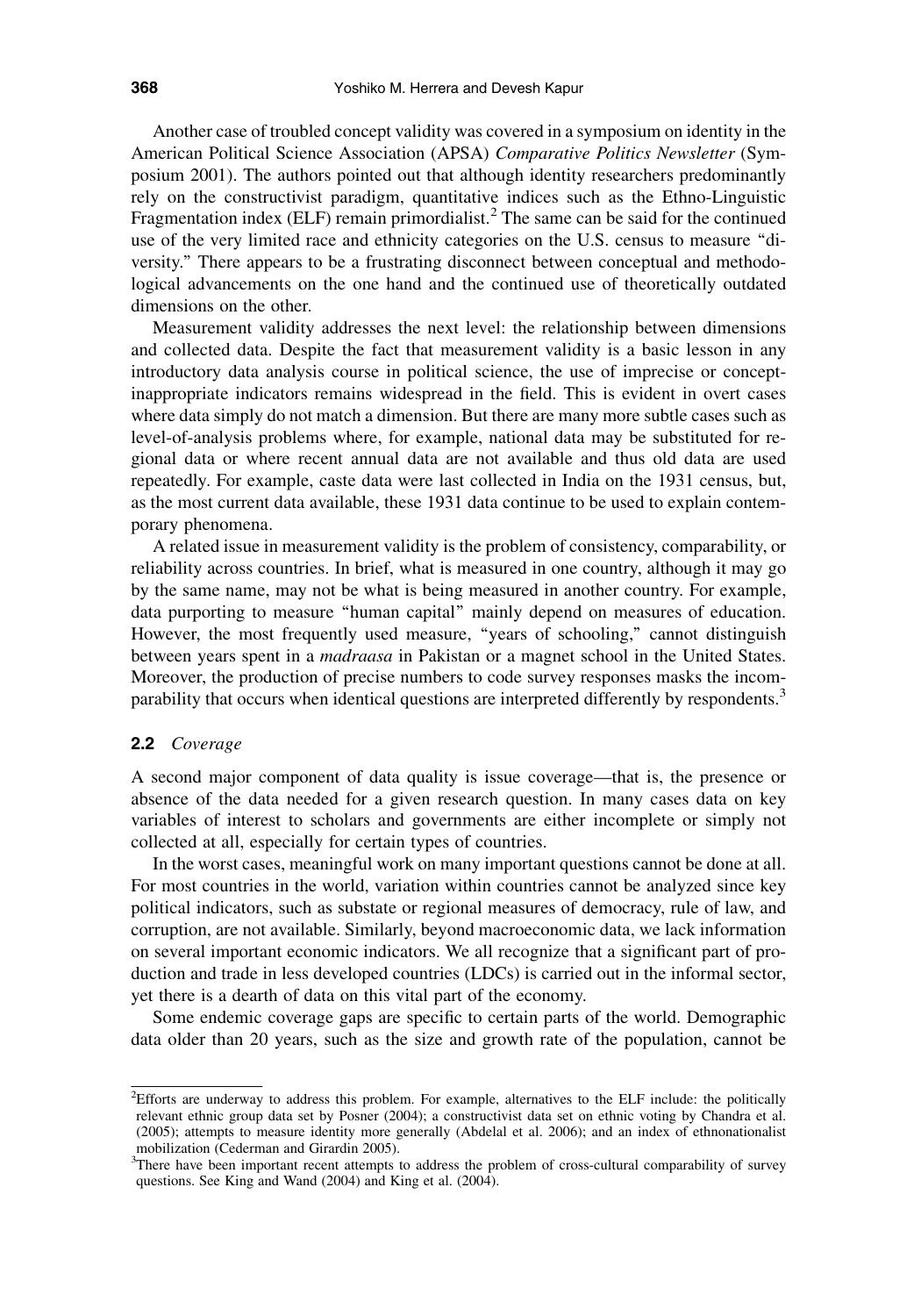unambiguously determined in more than a few African countries, with the margin of error often near 20%. The same is true of social statistics, such as those relating to literacy, school enrollment ratios, and poverty levels (Chander 1988). Closed societies also limit the availability of information. And finally, with the increasing use of online statistics and the prominence of the English language among Western social scientists, statistics that are not in English are more likely to be ignored than those that have been translated into English.

# 2.3 Accuracy

The final consideration of data quality is accuracy or the avoidance of outright errors at the level of data collection and presentation. Some errors are the result of methodological reforms whose new measurements indicate changes despite real-world constancy, and others are the result of biased data due to the subjectivity of respondents.

Apparent changes in data are sometimes due to changes in methodology. Measured infant mortality in the Soviet Union rose in the 1970s. According to Velkoff and Miller, however, Soviet infant mortality in all probability remained flat; what changed was the way in which it was measured (Velkoff and Miller 1995). Similarly, one reason why the growth of services may be a statistical artifact is the increased level of outsourcing in manufacturing firms. For instance, if General Motors spins off its design unit, the data will show a decline in manufacturing and an increase in services, even though little has changed in the real economy. And since many transactions in services are in the (unreported) informal sector, an economy that sees a shift from the informal to the formal sector will see faster growth in measured services compared to the actual change.

The subjectivity of respondents has been amply documented in survey research and poses obvious problems for data quality. Though underacknowledged, such bias is no less rife among the population of ''experts'' whose responses underpin widely used data sets like the Freedom House democracy ratings and Transparency International's corruption index. The generous Freedom House scores toward certain Central American countries in the 1980s may have reflected cold war, that is, anti-communist, understandings of democracy among experts; similarly, Transparency International largely measures bureaucratic corruption, rather than overall corruption, due to the types of people who give assessments. Close examination of these indices reveals that measures that rely on expert opinion can be biased by factors that affect the population of experts.

This criticism is not directed against using expert respondents to construct indices. Our intention, rather, is to emphasize the need to be circumspect and explicit about the subjective construction of such quantitative data sets, and thereby to better understand underlying biases and ultimately *improve* the construction and use of such data. Ostensibly objective data sets that quantify complex concepts such as ''democracy,'' ''governance,'' and ''rule of law'' are often based either on subjective surveys or on indexes whose weights are also subjective. That analysis is subjective is not a problem per se, but that it is often taken or imagined to be objective obscures the challenges of using data wisely to apprehend real-world phenomena.

#### 2.4 Recognizing Quality Problems

How then does one identify problems with data quality? The two likeliest ways are by looking for discrepancies among sources or inconsistencies within publication series and by looking into external citation of problems.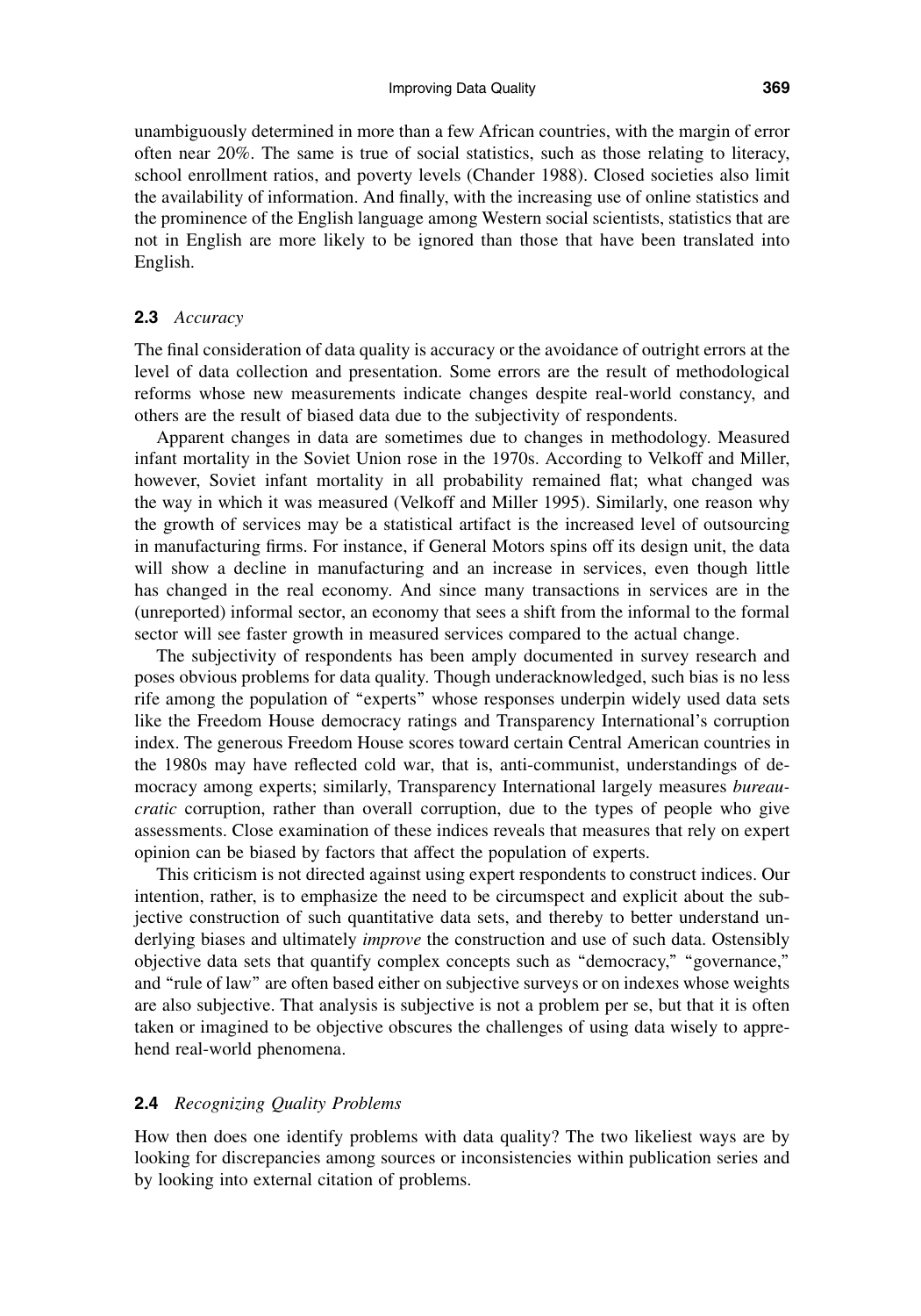Often one need only be a careful reader to uncover discrepancies either within the data produced by a single organization or between different organizations claiming to measure the same thing. The International Monetary Fund (IMF)'s primary statistical publication, International Financial Statistics, provides many instances where the data of the same year in books from different years do not match. Similarly, there are sometimes unexplained discrepancies between the print and electronic versions. This problem is by no means unique to the IMF. The World Bank offers data on GNP per capita growth rates for countries where underlying GNP data do not exist; they also report the share of agriculture in gross domestic product (GDP) for countries with nonexistent GDP estimates (Kapur, Lewis, and Webb 1997). Moreover, there is no evidence that these anomalies have ever been corrected. Another way to spot quality problems is to look for discrepancies between organizations: between 1981 and 1986, the IMF's GDP estimates for Zaire were about 60% of those of the World Bank.

Unfortunately, many government statistical offices do not fare much better than the IMF and World Bank, and there is no indication that the quality of statistics is improving over time. In India, the Central Statistical Organization (CSO) produces data on GNP and other macromeasures of the economy. On the other hand, the National Sample Survey Organization (NSSO) provides micromeasures of the economy through surveys on consumption, education, and so on. In principle, the consumption data estimated by the macroapproach of the CSO and the microdata aggregated from household surveys conducted by the NSSO should be equal, although some variations are inevitable. A few decades ago that was the case. More recently, the discrepancy between NSSO and CSO data has grown increasingly substantial: 1999/2000 NSSO figures showed consumption at just half the level of the CSO estimates. The weaknesses of India's national accounts data are also evident in the growing discrepancy between the expenditure and production estimates of GDP. A recent World Bank report points out that choosing between these estimates is not easy and that ''the only conclusion that can be made confidently is that [India's] statistical architecture, once a model for other developing countries, needs more consistency checks'' (World Bank 2000, para. 1.19). Whether or not India's people are getting poorer, ''its statistics unquestionably are'' (Aiyar 2001).

A second way to recognize quality problems is to review the data's external citation by scholars. Reviews and analyses of existing data sets are on the rise, a trend we strongly encourage. Munck and Verkuilen (2002a), for example, have evaluated nine data sets on democracy.<sup>4</sup> Some analyses have been cautionary. Assessing the latest, fourth edition of the Polity series, Treier and Jackman (2006) concluded that ''skepticism as to the precision of the Polity democracy scale is well-founded, and that many researchers have been overly sanguine about the properties of the Polity democracy scale in applied statistical work.'' Others have been more forceful in their criticism. In assessing the Bretton Woods institutions, T. N. Srinivasan (1994, 4) stated bluntly: ''publications of international agencies, such as the Human Development Report [of the United Nations Development Programme (UNDP)] and World Development Indicators of the World Bank, give a misleading, if not altogether false, impression of the reliability, comprehensiveness of coverage, comparability and recency of the data, and fail to warn the unwary users of the serious deficiencies in the data''.

<sup>4</sup> Munck and Verkuilen (2002a) was followed by three discussion pieces as well as a response by the authors: see Coppedge (2002), Marshall et al. (2002), Munck and Verkuilen (2002b), and Ward (2002). For another evaluation of democracy measures, see Collier and Adcock (1999). For a painstaking analysis of trade statistics, see Yeats (1990) and Rozanski and Yeats (1994); on comparisons of governance indices, see Kaufmann, Kraay, and Zoido-Lobatón (1999a, 1999b) and Kaufmann, Kraay, and Mastruzzi (2002); on rule of law, see Berkowitz, Pistor, and Richard (2003); and on ethnicity, see Laitin and Posner (2001) and Wilkinson (2002).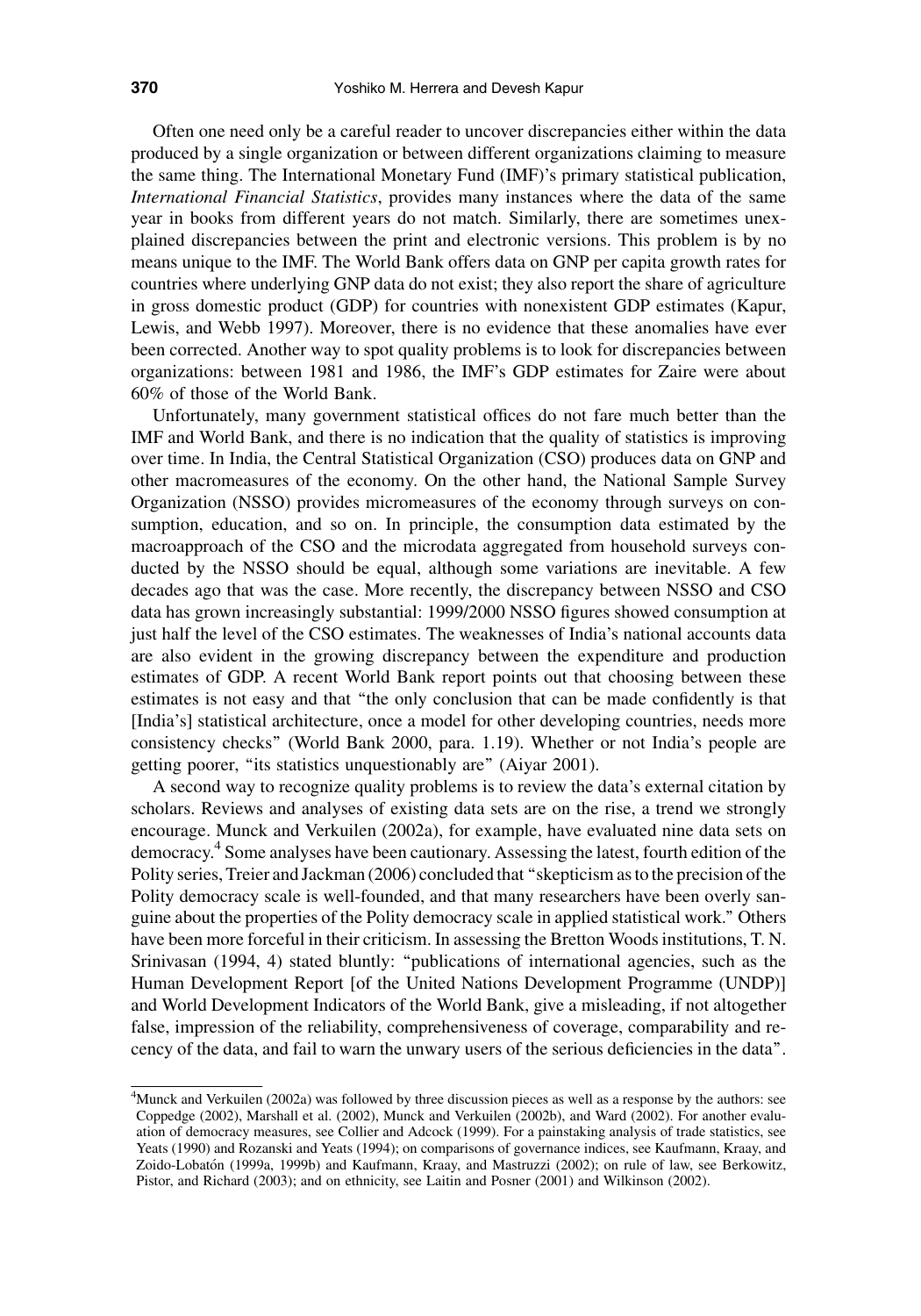# 2.5 Consequences

Problems of low data quality, that is, problems with validity, coverage, and errors, will affect the quality of political science research. Where concepts are not clearly defined, we should expect a lot of variance in both choices of dimensions, as well as inconsistencies in measurement of data across time and space. These quality problems will also affect the analysis and conclusions that can be drawn from the data. And, when data sets are used in quantitative analysis, there are also technical consequences. In terms of research results, several technical issues are relevant to the construction of data sets: measurement bias, measurement error and correlation of errors, and pooling or aggregation of measures.

Measurement *bias* is conceptually separate from measurement *error*. Where the measures themselves are biased, there are a host of complex issues and the consequences depend on how the measures are biased and how the models are parameterized.<sup>5</sup> The consequences of measurement error depend on where the errors are located and with what they are correlated. It is worth briefly considering the following types of errors.

- 1. Measurement error in the dependent variable: In this case the regression coefficients will have larger variances, leading to greater uncertainty regarding inference validity.
- 2. Measurement error in uncorrelated independent variables: As long as the independent variable is not correlated with any other independent variable, it will result in a biased coefficient for that variable and the coefficient will be attenuated toward zero. In other words, if one is certain that the independent variables are not correlated, measurement error in one such variable will make the estimate of that variable's effect biased downward, but the estimates of the other variables will be unaffected.
- 3. Measurement error among correlated independent variables: If the independent variables are correlated, then even random, unbiased measurement error in one single variable will lead to biased coefficients, and the direction of the bias is difficult to determine; in some cases the coefficients may even have the wrong sign (see Achen 1985). In other words, if independent variables are correlated and they almost always are in nonexperimental settings, then measurement error in only one variable can make the estimates of that variable's effect as well as other variables' effects inconsistent.
- 4. Measurement error in independent variables correlated with measurement error in the dependent variable: If this occurs then the correct specification assumption is violated and in general all the coefficients are biased.

Given these issues, the cross-country pooling of data and in particular the combination of data from Organisation for Economic Co-operation and Development (OECD) countries with LDC data may be problematic if it entails correlated measurement error or bias. If measures associated with LDCs have greater measurement error than the data from OECD countries (for reasons outlined below) and if the measurement error is correlated with other variables of interest, and perhaps with the dependent variable, then the results may be biased and inconsistent. And it is worth repeating that this is the case even if the measurement error itself is not biased.<sup>6</sup>

<sup>&</sup>lt;sup>5</sup>For a more general discussion of measurement bias see White (1994).

<sup>&</sup>lt;sup>6</sup>We hasten to add that the discussion of the consequences of correlated measurement error is in regard to ordinary least squares– and maximum likelihood–type estimators, two very commonly used models in political science.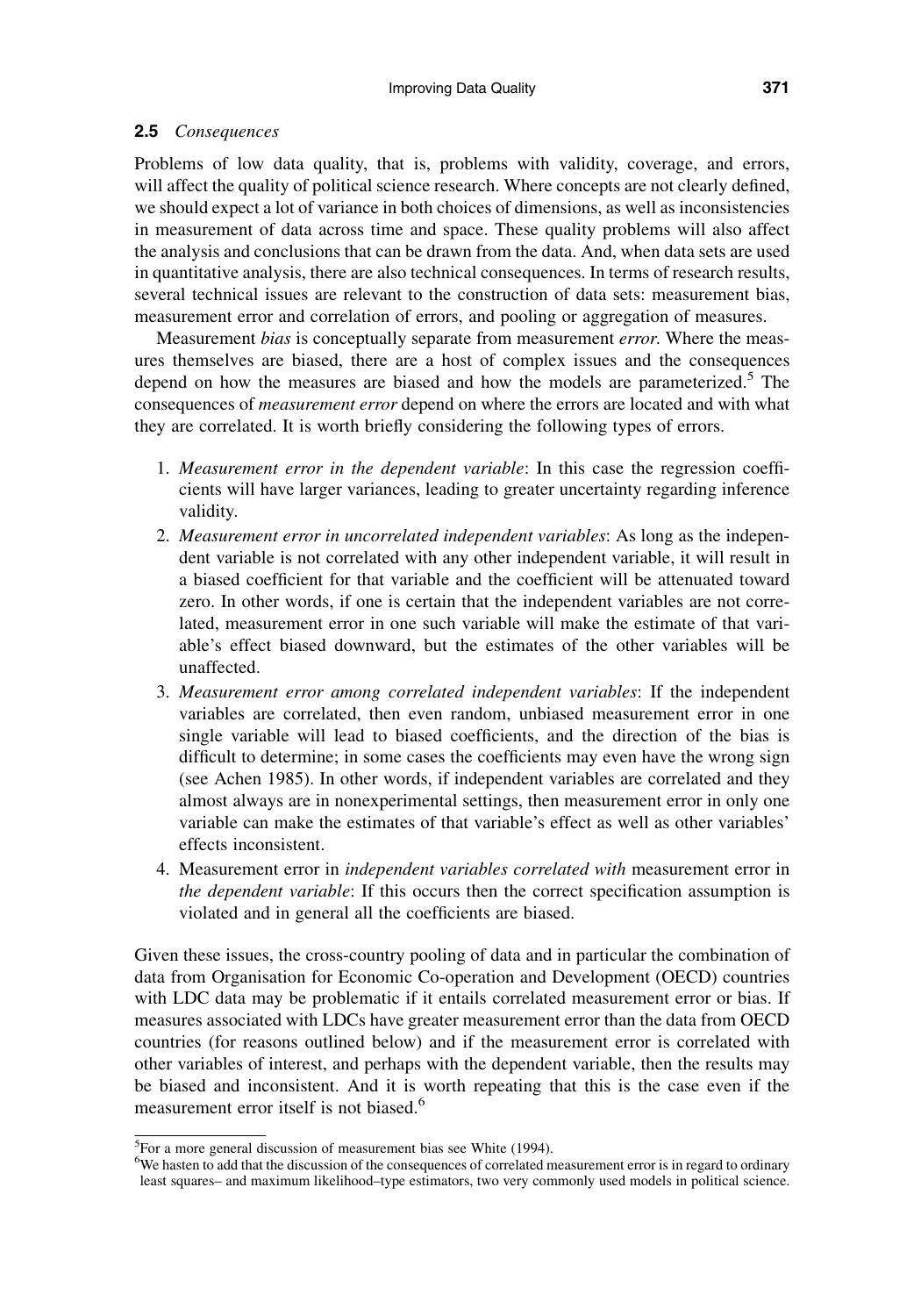# 3 Data Actors and the Data Supply Chain: Incentives, Capabilities, and **Consequences**

Problems with data quality have not gone entirely unnoticed. Methodologists and statisticians are working to devise technical fixes for various problems in large data sets.<sup>7</sup> And a variety of scholars have individually endeavored to improve upon existing data sets<sup>8</sup> or to suggest novel indicators and measures.<sup>9</sup> These painstaking efforts at evaluation and corrections have so far received too little attention. The uncritical use of problematic data sets, without regard to these attempts at improvement, continues relatively unabated. Despite well-known problems, high-profile data sets like the Polity series, retain, in the words of Treier and Jackman (2006, 22), "near-canonical status.". All of which leads to a big question: why do these problems with data set quality persist?

Our answer to this question focuses on two factors: the incentives and capabilities of data actors. Data collection is of course costly, a factor which alone could explain some of the quality problems. But resources and budgets are not the only problem. Incentive structures facing both producers and users of data sets are an important part of the explanation as well: the incentives and capabilities of actors and institutions in the data supply chain have significant yet underacknowledged consequences for data quality.

Figure 1 schematically represents the supply chain of data production. It begins with original respondents—individuals, households, firms, and government agencies. The data collection agencies—state statistical institutions and private firms—are the next links in the data chain. State agencies can be both respondents and suppliers of data. As we move upstream, these data are supplied to IOs and nongovernmental organizations (NGOs), which have emerged as critical repositories of comparable cross-national data sets. Academic scholars receive and share data with IOs, but sometimes also receive data directly from either state statistical offices or private data collection firms. Although academics also collect data directly from respondents, the substantial costs of putting together large data sets means that their involvement is usually indirect by way of technical advice and assistance to IOs, NGOs, and data collection agencies. Similarly, IOs and NGOs also assist and therefore influence data collection agencies. This explains the dotted lines going back toward data collection agencies. Below we discuss each of these data actors in terms of incentives, capabilities, and consequences, summarized in Table 1.

#### 3.1 Respondents—Incentives

The incentives for respondents include opportunity costs, fear of punishment, political support, and material gain. Opportunity costs come into play when the incentives to respond at all are weak. This is often the case when respondents see no direct benefit in participating, as when households are asked to complete census forms or firms are surveyed, without statutory provisions mandating participation. Census participation is encouraged by the threat of formal punishment in countries where answering the questionnaire is mandated by law.

 $^7$ See, for example, the preceding discussion, as well as Treier and Jackman (2006) on adjustments to the Polity IV series. For attempts to address contextually specific effects across contexts, see Wong and Mason (1991), King and Wand (2004), and King et al. (2004).

<sup>8</sup> Examples of works attempting to update and amend the correlates of war data set include Bueno de Mesquita (1981, 21) and Slantchev (2004).

<sup>&</sup>lt;sup>9</sup>There are far too many works to name here, but, for an example, see Mishler and Rose (2001) on measurement of political support in transitional regimes or Rose (2002/2003) on measurement of the informal economy in transitional regimes.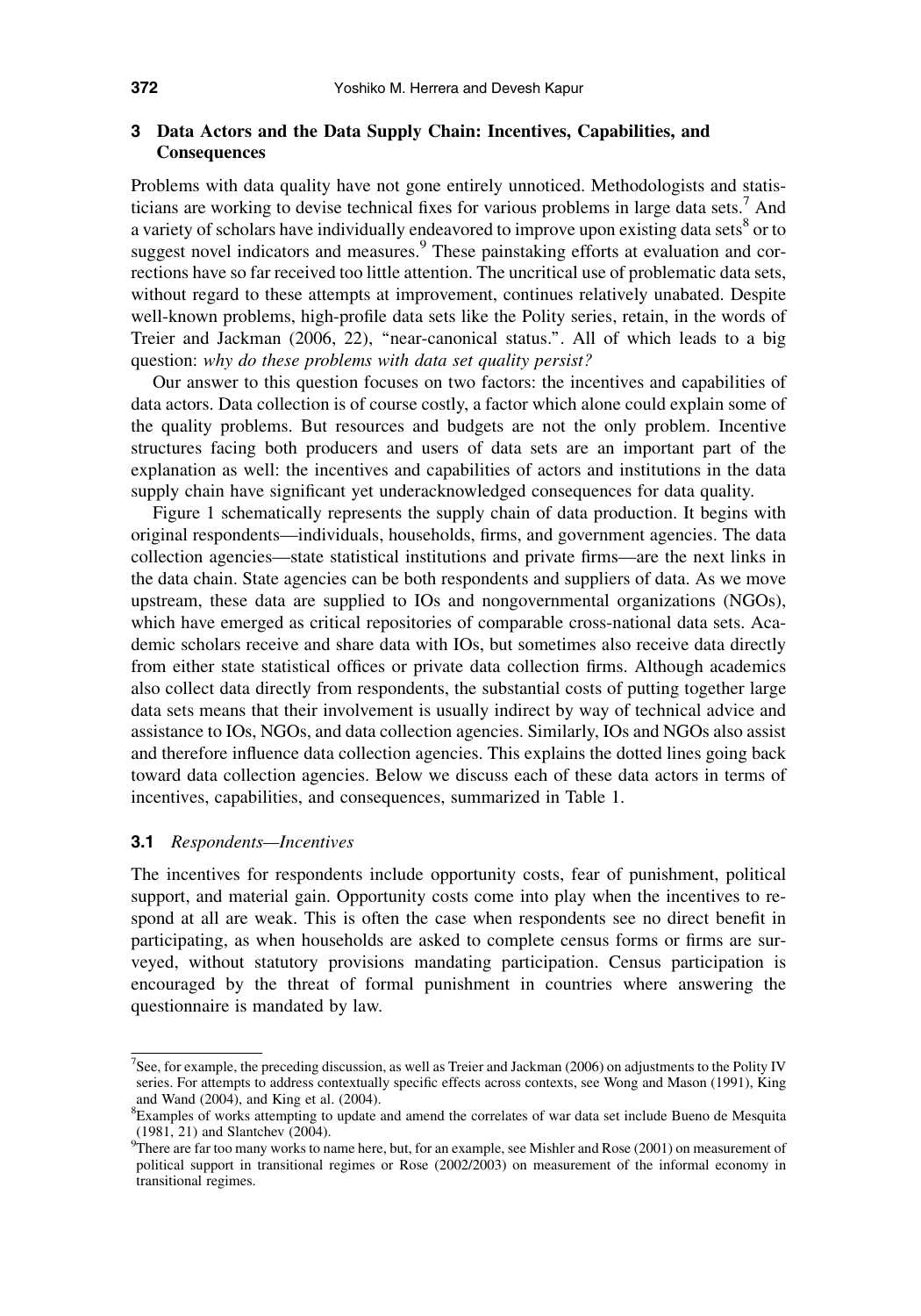

Fig. 1 Supply chain of data production.

Ironically, economic deregulation and political liberalization can reduce incentives if deregulation removes the legal obligation to respond. This was the case with the 1989 USSR census compared to the 2002 Russian census. Participation was mandatory in the former, voluntary and, not surprisingly, lower in the latter. Before liberalization in India in 1991, licensing requirements mandated that firms fill out surveys. With delicensing and the abolition of the government agency formerly responsible for the surveys, the response rate fell as the new agency lacked any statutory powers to compel responses (Nagraj 1999).

Mistrust of surveyors or fear of punishment for participation can be at work in both liberal as well as authoritarian regimes. In an environment where respondents do not trust surveyors or the state, they may be reluctant to respond openly to questions if they fear that that information might be used against them. Although this lack of trust is more likely in authoritarian regimes, it can also be a problem in democracies where privacy concerns may be primary.

Pressure to comply with state directives or the need to secure political support may provide incentives for respondents to deliberately misreport data. The same logic that motivates households in China to underreport their number of children for fear of prosecution also moved firms in the USSR to overestimate production in order to fulfill planning targets. Similarly, in China, an audit probe of 100 state-owned enterprises in 2003 found that 81 had falsified their accounts, 69 of which reported nonexistent profits. Even allowing for selection bias in the firms audited, can we trust the data reported by the 300,000 odd firms in the state sector and, in turn, China's overall economic statistics (Kynge 1999)?

Material gain is another incentive that affects respondents. In many countries, especially where the boundary between the tax authorities and the statistical office appears fluid, private entrepreneurs will understate earnings and output to avoid taxes. This is not only the case in places like China or Russia, and tax avoidance is not the only possible material incentive. In countries with capital controls and exchange-rate distortions, trade data are especially likely to be manipulated by firms, through underinvoicing of exports and overinvoicing of imports. And the spate of corporate accounting scandals in the United States testifies to the power of incentives on data integrity—in this case, the linkage between reported profit earnings and fat annual bonuses. Beyond economics, data on identity groups are also subject to material incentives: for example, the wide array of compensatory (affirmative action) measures in India has moved many to strategically misrepresent their caste origin in order to exploit state benefits.

When incentives pull actors in different directions in different countries, cross-national data sets are susceptible to particularly skewed results. Data on global fishery catches collected by the Food and Agricultural Organization (FAO) are a good example of this. Most fishermen tend to underreport their catches, and consequently, most countries can be presumed to underreport their catches to the FAO. Yet the catch statistics reported by China to the FAO continued to climb from the mid-1980s until 1998. Watson and Pauly (2001) found that the difference had less to do with fish than with the structure of domestic incentives in China, especially the link between promotions of fisheries officials for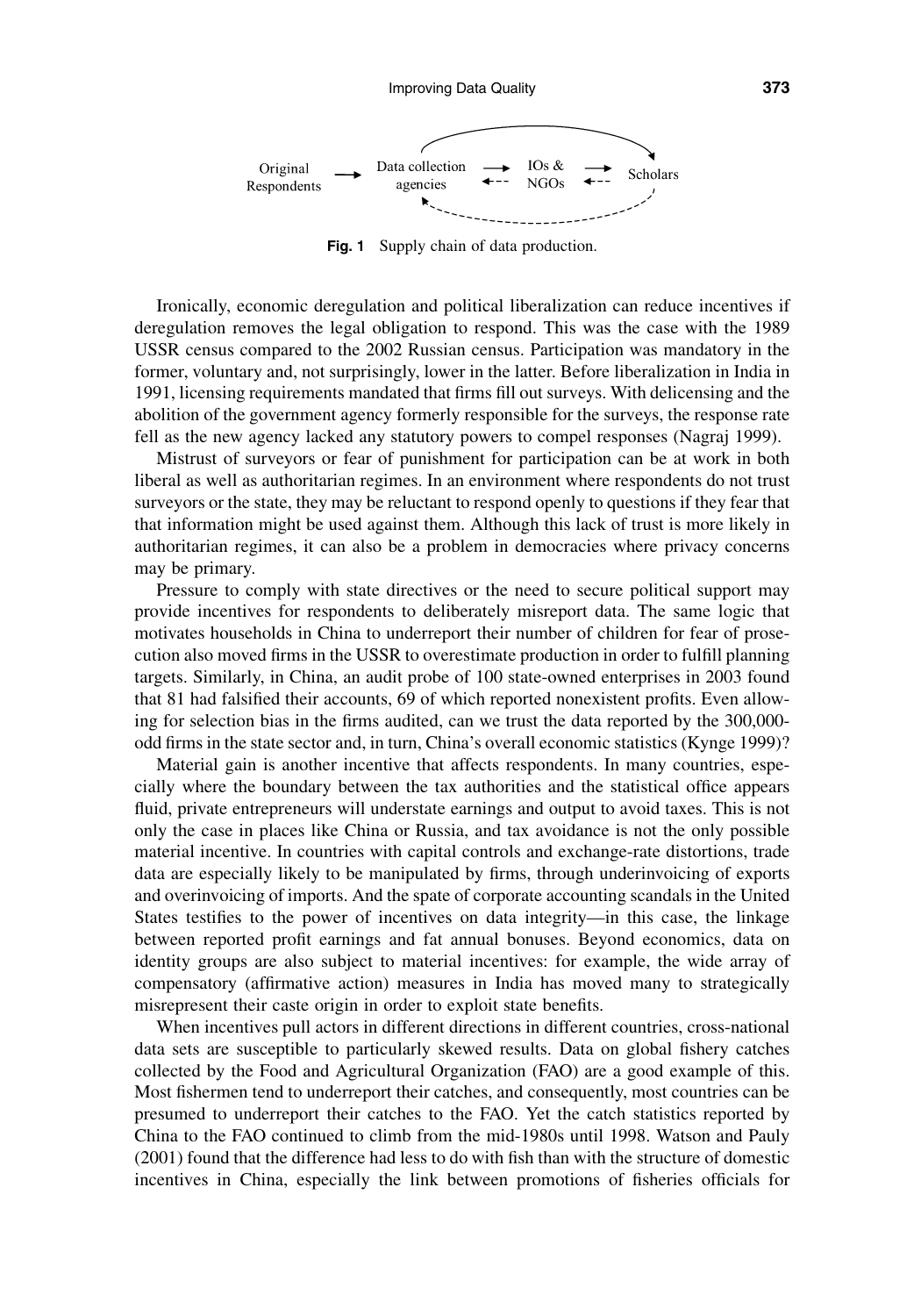| <i><u>Incentives</u></i><br>Actors                                       |                                                                                                                                                                                                                | Capabilities                                                                                                                       | Data quality problems:<br>validity, coverage, and<br>accuracy                                                                                                                    |
|--------------------------------------------------------------------------|----------------------------------------------------------------------------------------------------------------------------------------------------------------------------------------------------------------|------------------------------------------------------------------------------------------------------------------------------------|----------------------------------------------------------------------------------------------------------------------------------------------------------------------------------|
| Respondents<br>(households,<br>firms, and state<br>employees)            | • Opportunity costs<br>• Fear of punishment<br>(mistrust of<br>surveyors)<br>• Political support<br>• Material gain                                                                                            | $\bullet$ Time<br>• Knowledge<br>• Level of education/<br>literacy<br>• Access to surveys<br>• Level of health                     | • Lack of response<br>• Intentional<br>misreporting<br>• Selection bias in<br>responses                                                                                          |
| Data collection<br>agencies (state<br>bureaucracies or<br>private firms) | • Internal<br>organizational/<br>professional norms<br>• Material gain<br>• External pressure<br>(from governments,<br>society, and IOs)                                                                       | • Human capital<br>• Financial resources<br>from governments<br>or IOs or<br>researchers                                           | • Lack of data<br>collection or<br>incomplete collection<br>• Unintentional errors<br>• Intentional<br>misreporting/<br>manipulation of data<br>• Selection bias in<br>responses |
| IOs and NGOs                                                             | • Internal<br>organizational/<br>professional norms<br>• Support of donor<br>states<br>• Cooperation of<br>respondent states                                                                                   | • Human capital<br>• Financial resources<br>from donor states                                                                      | • Lack of data<br>collection<br>• Selection bias in<br>responses                                                                                                                 |
| Academia                                                                 | • Rewards for<br>publication<br>quantity<br>• Rewards for<br>theoretical<br>contribution<br>• Costs of data<br>collection/<br>improvement<br>$\bullet$ (For junior<br>scholars) support<br>of tenured scholars | $\bullet$ Time<br>• Research funding<br>• Existing data sets<br>$\bullet$ Skills and<br>technology for<br>quantitative<br>analysis | • Lack of new data<br>sets<br>• Continued use of<br>low-quality data<br>sets<br>• Misuse of data that<br>do not match<br>dimensions or<br>concepts                               |

Table 1 Actors, incentives, capabilities, and consequences in the data supply chain

reported production increases. Statistics can thus be fishy in different ways depending on the different incentives for reporting across multiple countries.

# 3.2 Respondents—Capabilities

Respondents' resources and capabilities primarily consist of time, knowledge, level of education, access to surveys, and level of health. Respondents who work or are otherwise busy may have less time to answer surveys; this is true across countries and may be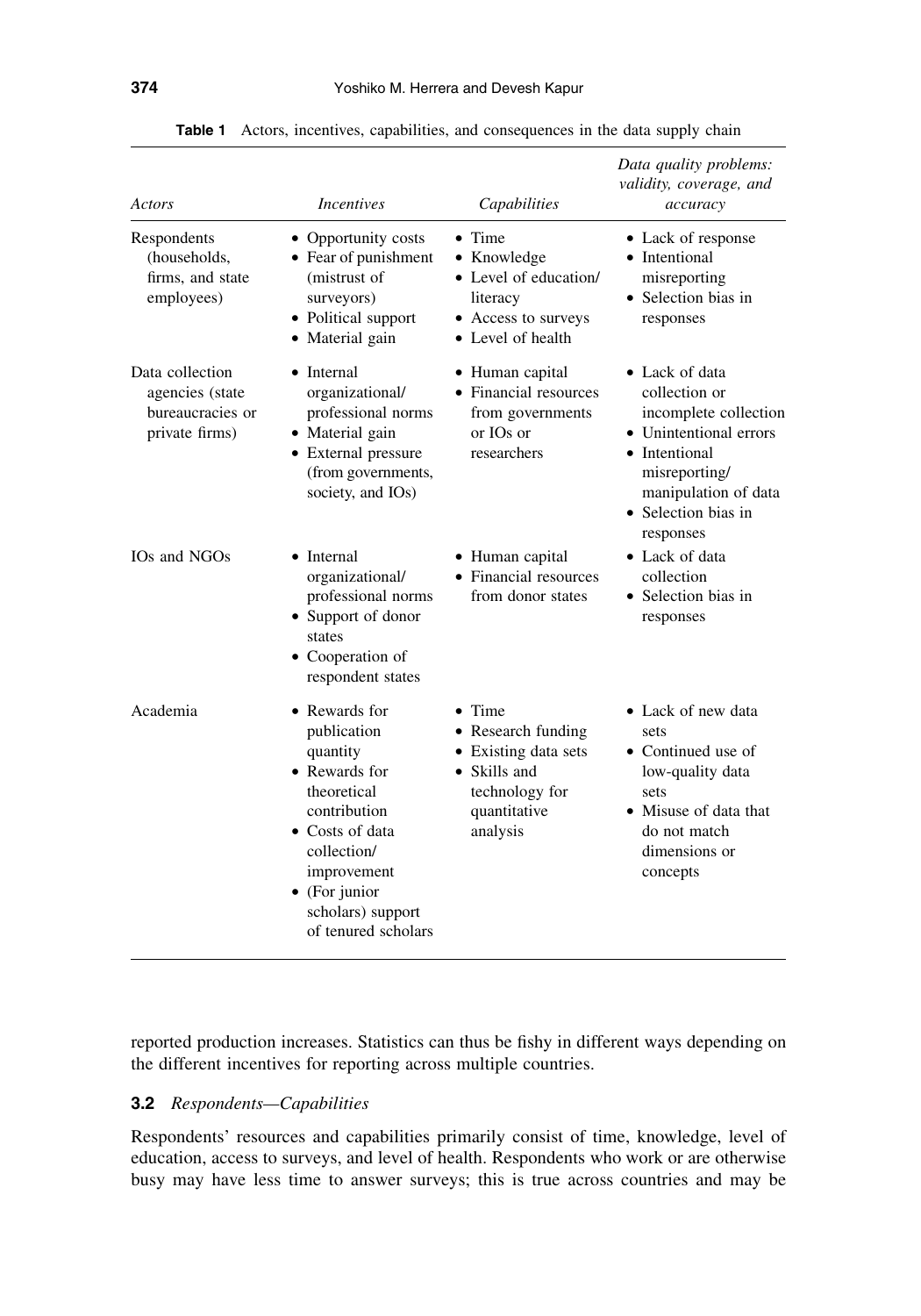a problem for the sample if certain types of people respond less frequently. Knowledge is another resource that varies, leading not only to variance in accuracy of responses but also to variance in response rates, if less knowledgeable people are less willing to participate. And knowledge may be related to level of education, as, for example, illiterate people would be less able to fill out written surveys. Access to surveys might also vary insofar as surveyors tend to be concentrated in larger urban areas rather than remote or rural locations. As respondents' capabilities vary, so will their responses, and if the capabilities are not evenly distributed in populations of interest, there may be selection bias in the responses.

#### 3.3 Respondents—Consequences

The incentives and capabilities of respondents can result in nonresponses, intentional misreporting, and selection bias. Overcoming these factors, where possible, will depend on giving respondents more resources and positive incentives for participation. Unfortunately, changing incentives and capabilities is likely to involve expensive structural and institutional change, and is therefore a complicated, long-term problem. Selection bias can at least be compensated for by a range of statistical techniques and technical solutions, such as targeting samples, but one has to be able to identify it first.

#### 3.4 Data Collection Agencies—Incentives

Data collection agencies include state statistical offices as well as private firms and NGOs charged with producing statistics. The bureaucrats who staff these agencies may face internal organizational incentives, or external political and economic incentives, such as support of IOs or material gain.

Internal organizational incentives may include factors as basic as professionalism. Agencies where both workers and management care about professionalism and reputation will tend to uphold international statistical norms. The quality of work will be higher when statisticians want to be recognized for meeting international professional standards. These professional norms are not insignificant considering the generally low status and low pay of public-sector statisticians around the world—and may explain high-quality state statistics in relatively poor countries such as Ecuador.

Such high professionals standards are, alas, rarely the case. Since many governments are inept, corrupt, and venal, especially in nondemocratic or poor countries, why would we expect their statistics departments to be substantially different? In other words, if the public sector in most LDCs is dysfunctional, in large part because of the inability or unwillingness to discipline shirking, we ought to expect similar behavior in those parts of the public-sector bureaucracy responsible for collecting data. Such situations, where even the principals are engaged in shirking, may lead to unintentional errors or incomplete data at best or intentional misreporting at worst.

The integrity of a national statistical agency's data is also affected by the independence of the agency from its government, usually the executive. Compared to the large literature on central bank independence, little analysis has been done on the relative independence of national statistical agencies. Historically, state statistics developed to meet the specific needs of governments and hence were biased toward serving government goals. This problem of government pressure continues in many countries, especially nondemocratic ones. In China, for instance, it is still quite difficult for public organizations to exist independently of the Communist Party. Consequently, local party leaders are the direct superiors of local National Bureau of Statistics functionaries, making it difficult for statisticians to act independently of the Party's wishes.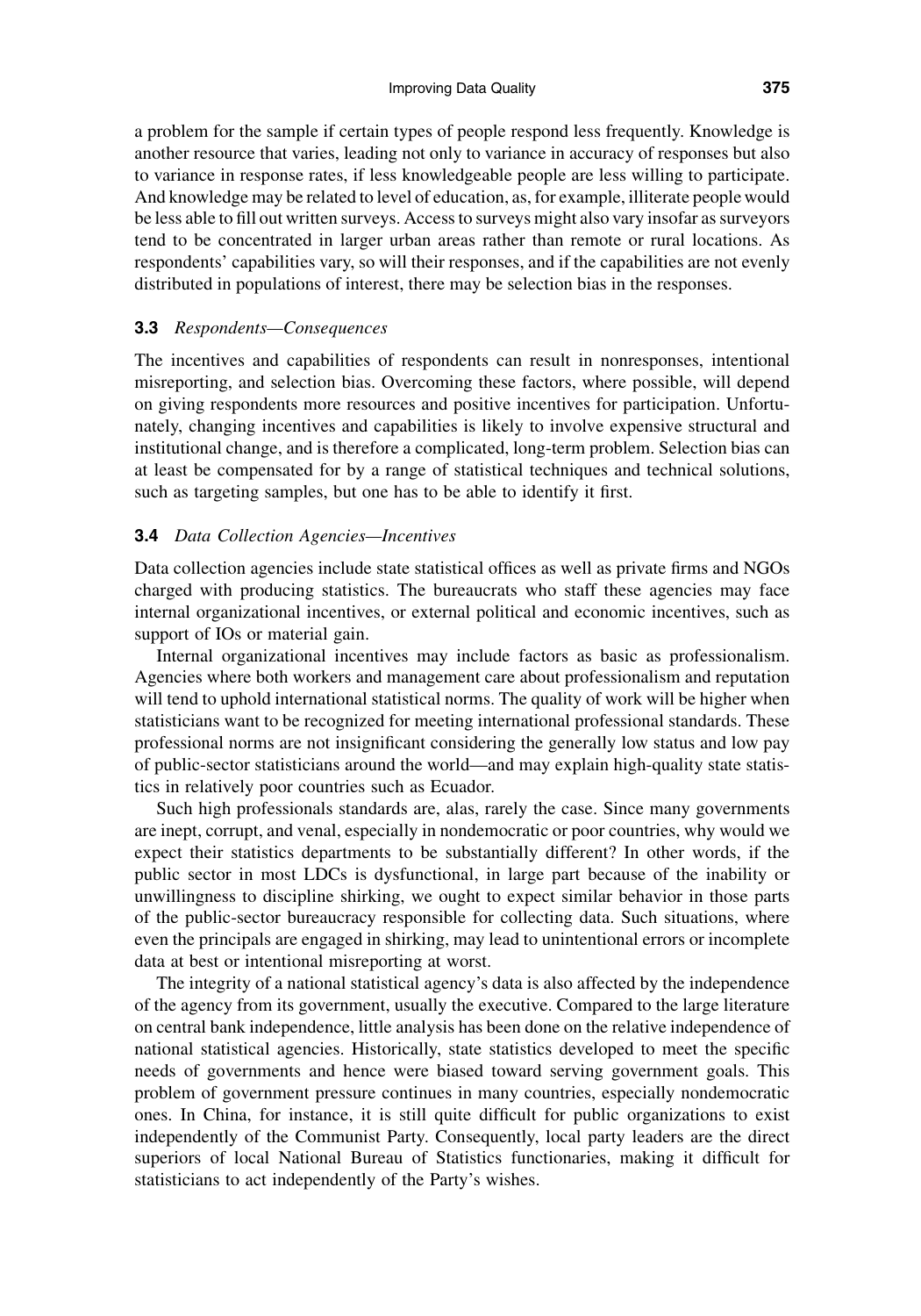Even in democracies, state statistics may be subject to political pressure. In the United States, recent scandals over the manipulation of the costs of a prescription drug plan or intelligence on Iraq have called into question the independence of politically sensitive data. In federal states generally, subnational governments may have incentives to misreport or manipulate data submitted to federal or national governments in order to maximize transfers from the federal government.<sup>10</sup> Censuses may be particularly prone to such pressures because in many countries the allocation of state largesse, as well as political representation, is based on census data.

In some cases, the political implications of certain data may simply render data collection impossible. Many countries omit census questions regarding ethnicity or religion due to potential political fallout over results: for example, France does not ask the race or ethnicity of its citizens, and entire censuses have been stopped in countries such as Lebanon, Nigeria, and Pakistan because of fears that the results would favor certain groups.

IOs can also offer incentives to skew data. Central banks and finance ministries of countries undergoing an IMF program have an incentive to minimize their fiscal deficit data to meet IMF program targets, whereas European Union members have a similar incentive to meet the Maastricht criteria.

### **3.5** Data Collection Agencies–Capabilities

The capabilities of data collection agencies primarily consist of human capital and financial resources from governments, IOs, and scholarly researchers. Human capital is critical to the production of high-quality data. However, attracting high-quality individuals to work in government statistical agencies is a difficult task. Few would rank positions in state statistical agencies at the top of prestige hierarchies. In Russia, for example, the best statisticians (who have not gone to work for IOs) go to the Ministry of Finance or the Central Bank rather than the State Statistical Committee (Goskomstat). The latter's staff is overwhelmingly (90%) female, underscoring the well-known link between gender and occupational status. Russia is not alone on this issue: Rawski (2000) cites the Chinese case, where ''the country's statistical agencies complain that firms assign often untrained staff to compile statistics, look for chances to cut positions assigned to statisticians, and refuse to submit standard reports.'' And China is much better able to compel compliance than most other countries.

In India's case, statisticians in the federal bureaucracy are recruited through an exam and interview conducted by a statutory autonomous body, the Union Public Service Commission. By any yardstick, the number of applicants taking exams for jobs in the federal government is extremely high (Table 2). However, as Table 2 indicates, in the case of the Indian Statistical Service, the number of applicants was the lowest and the applicationto-post ratio the second lowest. Furthermore, it was the only service where the recommendation-to-post ratio was less than one, implying that qualified candidates were unavailable. If a country of a billion people which otherwise does not lack qualified professionals cannot find fifty qualified statisticians annually to staff its statistical bureaucracy, what does that say about the statistical capabilities of other poor countries that are much less well endowed?

In addition to human capital, data collection agencies and especially state statistical offices compete for financial resources from governments, IOs, and researchers. More

<sup>&</sup>lt;sup>10</sup>On incentives for revenue forecasts among U.S. states, see Wallack (2006).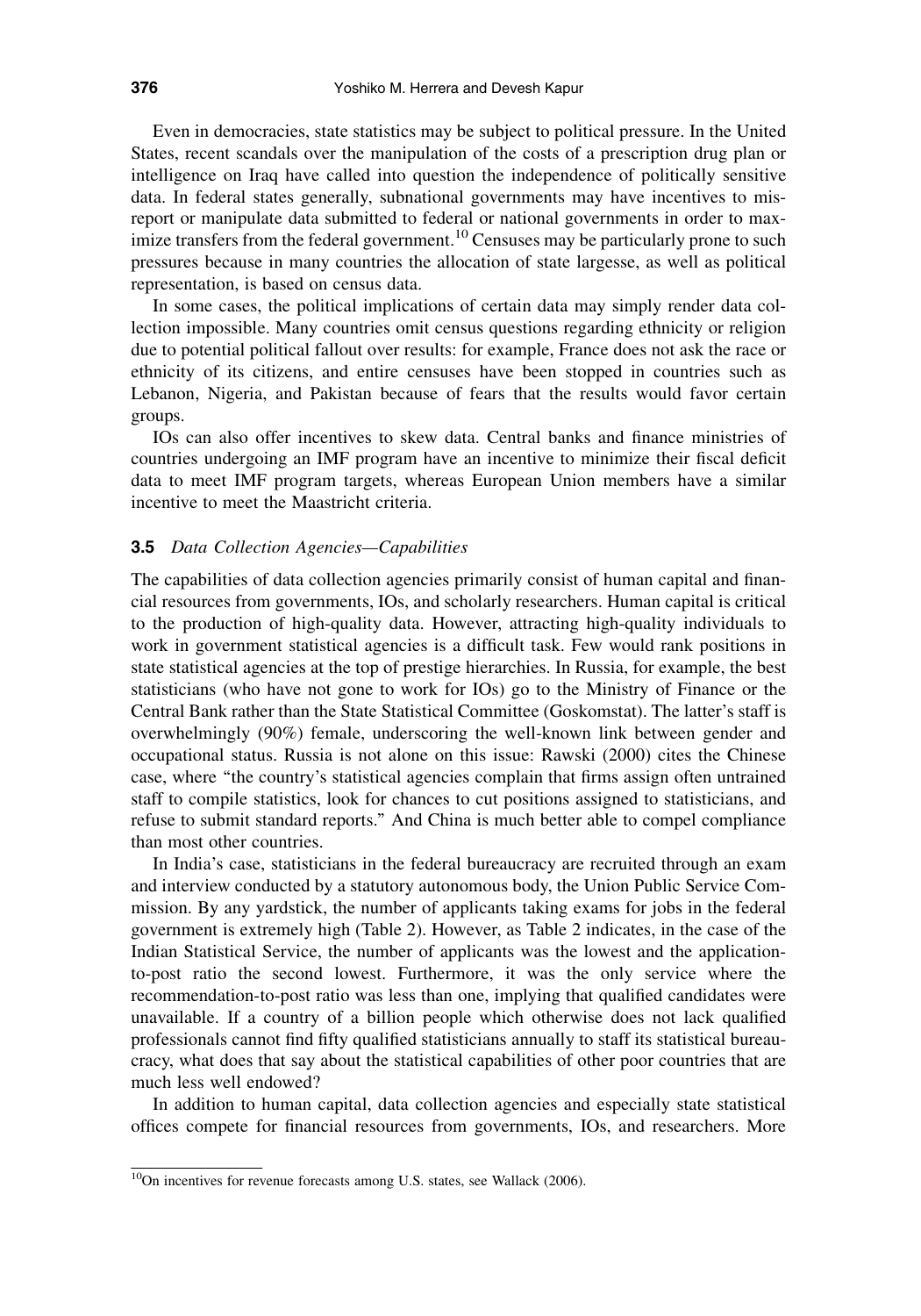| Service/exam                | No. of<br>posts | No. of<br>applicants | ratio | Application-to-post Recommendation-to-post<br>ratio |
|-----------------------------|-----------------|----------------------|-------|-----------------------------------------------------|
| Civil Services <sup>a</sup> | 411             | 309,507              | 753   |                                                     |
| Indian Forest Service       | 32              | 44,098               | 1378  |                                                     |
| <b>Engineering Services</b> | 557             | 61,625               | 110   |                                                     |
| Indian Statistical Service  | 50              | 1,370                | 27    | 0.54                                                |
| Geologist                   | 148             | 3.647                | 25    |                                                     |
| Combined Medical            |                 |                      |       |                                                     |
| <b>Services</b>             | 327             | 31.374               | 96    |                                                     |

Table 2 Statistical capabilities in the government of India

Source. Union Public Service Commission, 51st Annual Report 2000–01, table following para. 2.7, p. 12. Note: we have omitted data for less important services.

a The Civil Service Exam recruits India's elite federal bureaucracy including the Indian Administrative Service, Indian Foreign Service, Indian Revenue Service, Indian Account, and Audit Service, etc.

often than not, statistical offices are underfunded. We know that over the last two decades virtually all developing countries have undergone major financial and fiscal crises. When fiscally strapped countries have to cut their budgets, what are they likelier to cut: politically sensitive subsidies or support for institutional infrastructure, such as statistics departments? Indeed, when cast in such stark terms, this seems like a rhetorical question. Consider this comment on the state of support for the statistical system of a country whose ''statistical agencies were having to make do with antiquated equipment, uncompetitive pay packages, and the elimination of less important (but still valuable) data series ... . It was apparently easier [for that country] to subsidize [its] mohair industry, which cost more than the additional funding requested by the statistical agencies, than to ensure adequate data'' (Swonk 2000). The comment was made of the political support for statistical offices in the United States. What then can we expect of poorer countries?

#### 3.6 Data Collection Agencies—Consequences

When we consider the incentives facing data collection agencies as well as the generally weak capabilities of such agencies in terms of human and financial resources, there are several potentially negative consequences: lack of data collection or incomplete collection, unintentional errors, intentional misreporting or manipulation of data, and selection bias in responses. Lack of data collection or incomplete collection can be the result of a lack of resources, but these problems can also result from external pressure, as a way to hide embarrassing information about a state. Unintentional errors in the collection or processing of data are most likely to be the result of human or financial resource problems. Intentional misreporting and manipulation of data, however, are probably a result of external pressure.

Incentives that result in manipulation of data are especially manifest in those cases where the data are both a measure and a target. In pursing the target, the measure—and the data—is invariably contaminated. Hoskin (1996) writes that measures that are targets "precisely and systematically embody a conflation of the 'is' and the 'ought'; for their nature is simultaneously to describe and prescribe ... measures as targets also prescribe what ought to be.''. Consequently, when a measure becomes a target, it often ceases to be the appropriate measure.

This insight largely comes from Charles Goodhart's analysis of Margaret Thatcher's efforts to control inflation in Britain in the late 1970s by targeting the money supply.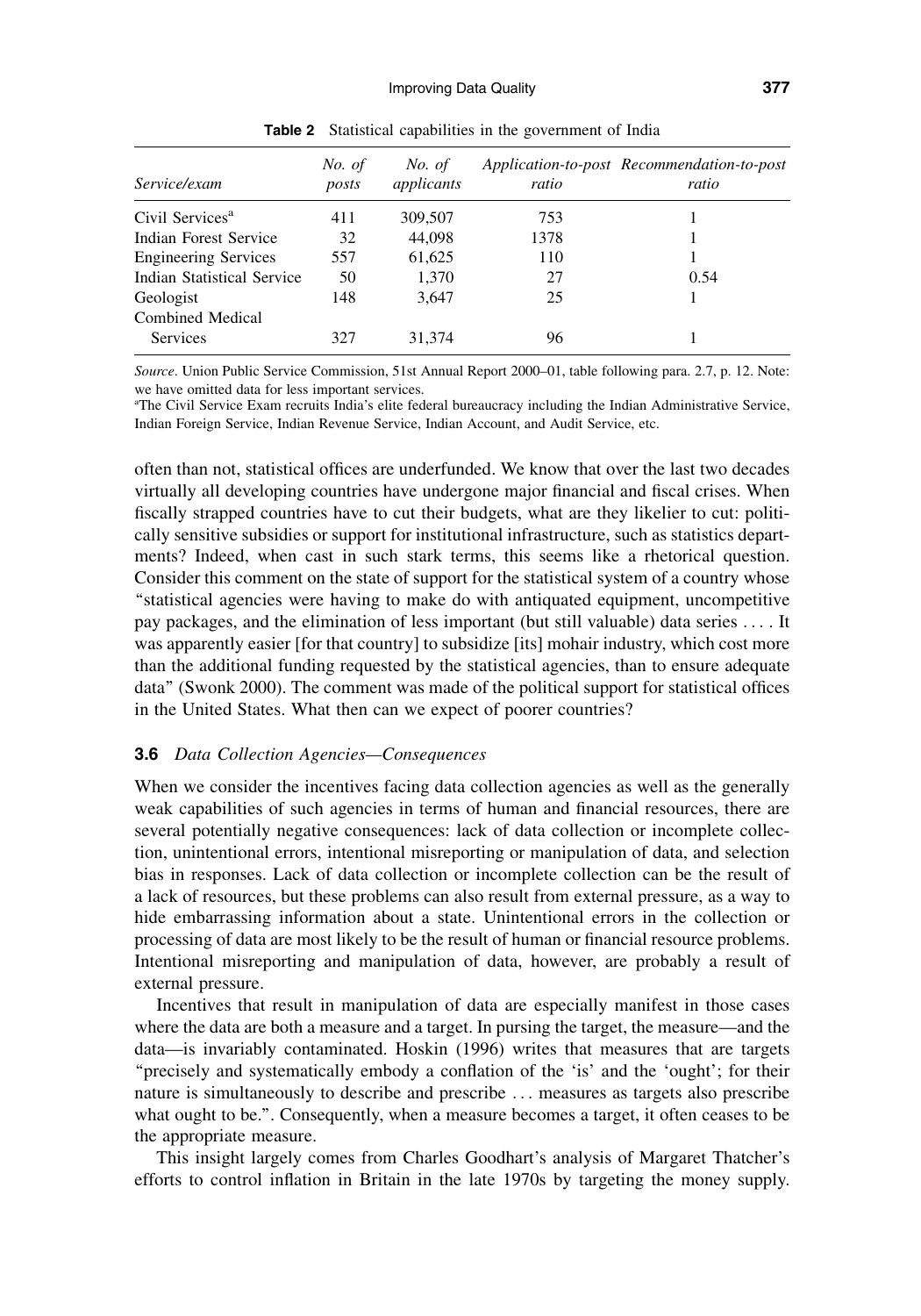Goodhart argued that, although there was a stable link between money supply and inflation, it might not persist if the government were to try to control the money supply. Goodhart's Law states that ''as soon as a particular instrument or asset is publicly defined as money in order to impose monetary control, it will cease to be used as money and replaced by substitutes which will enable evasion of that control'' (Goodhart 1989). In other words, when the measure (money supply) became a target, it ceased to be a good measure (of inflation), breaking down the relationship between money supply and inflation.

In China, local bureaucracies are often charged with collecting data as well as meeting targets set by their political principals, thereby increasing the likelihood that the data are subject to Goodhart's Law. When Beijing established the objective of 8% annual growth as a "great political responsibility," targeting the measure (GDP growth) vitiated that measure, resulting in the ''winds of falsification'' that affected the country's statistical reporting system (Rawski 2000). For example, in 1997–1998 the average growth rate reported by all 32 of China's provinces, main cities, and regions was 9.3%, even while the state statistics bureau's GDP growth rate was 7.8%!

China is hardly an exception. Under IMF programs, fiscal deficits are a critical target and therefore are becoming less meaningful as a measure, as governments learn to game the target. In 1999 the new government in Pakistan discovered that the previous regime had fudged budget figures between 1997 and 1999 to meet IMF program targets because budget deficits are a measure of the fiscal health of a country. In the EU, the rules of the Stability and Growth Pact were designed to ensure that countries had sustainable public finances. Any Euro-zone country reporting a deficit above 3% of GDP risks a large fine. However, "since countries collect their own numbers and report them to the EU, given the penalties of transgression, there is a clear incentive to cheat'' (The Economist 2002), or to use such statistical sleight-of-hand as off-budget transactions, deferring liabilities and so on. The point is that these actions may become more pronounced when there are targets, thereby undermining the validity of the measures.

Some of the data commonly used in political science are in fact such data-skewing targets of governments and data collection agencies. Taking into account the incentives on data quality when data are both a measure and a target gives us insight into the direction of the biases that are likely to occur in such cases. When targets are ceilings (such as fiscal deficits), the data are likely to have downward bias. When targets are floors (such as socialsector indicators), the data are likely to be biased upward.

The quality of data can even be an indicator of the variable under investigation. Given that many governments, especially those in LDCs, suffer from limited capacities and weak institutions, we would a priori expect data-collecting institutions in LDCs also to be weaker. The quality of data produced by such states' statistical institutions might suffer from the same limited institutional capacity as the states themselves. The weak capacity of statistical agencies raises problems of endogeneity. Far too frequently, data are treated as exogenous to the problem being studied: in their work on governance indicators and institutional quality, Kaufmann, Kraay, and Zoido-Lobatón (1999a, 1999b) do not consider that where governance and institutional quality are weak, the quality of data is also likely to be weak—hence affecting their results.

#### 3.7 IOs/NGOs—Incentives

IOs and NGOs play an important role in the collection and distribution of data sets across countries. Internal organizational incentives, such as professional norms, are as important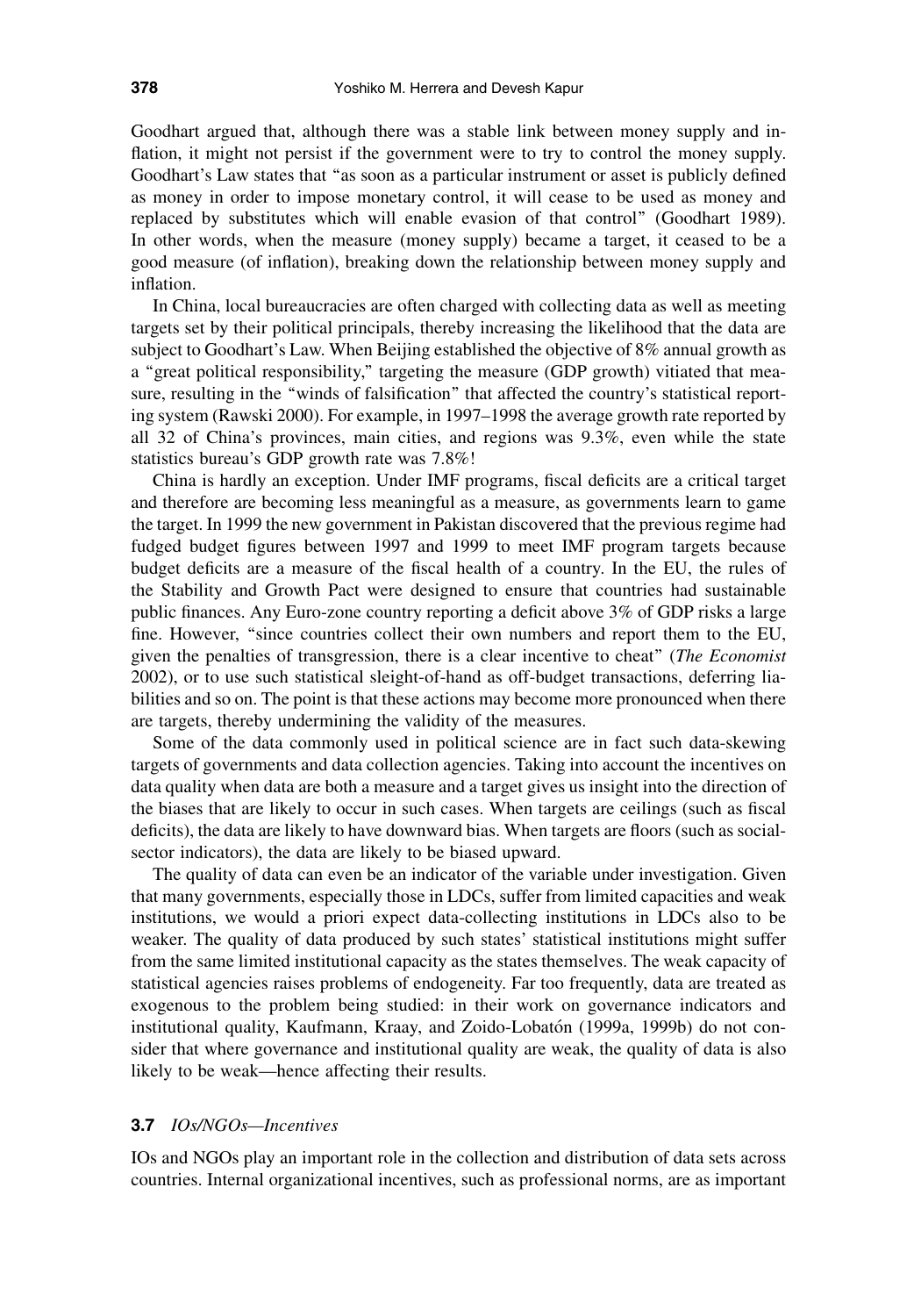for such entities as for state agencies, but IOs and NGOs are also subject to pressure from their several donor states. Although they are unlikely to be pressured to meet targets by governments, they do need the cooperation of states in order to receive state-collected data.

Sometimes the data collection work of IOs is biased toward supporting the concerns of their donor states, as is the case with government debt data. The World Bank's ''Global Development Finance'' data set (formerly the World Debt Tables) is an exhaustive resource for the external debt of developing countries, but it reflects in part the interests of creditor countries, which exercise greater influence on the institution. By contrast, internal debt data are still much less easily available.<sup>11</sup>

Similarly, there is simply no comparison in the data quality regarding the two principal cross-border traffic flows—capital and labor—the former reflecting the endowments of the capital-rich North and the latter of the labor-rich South. It is therefore hardly surprising that data on international migration (labor) reflect many weaknesses in data quality.<sup>12</sup> Additionally, IOs and NGOs must secure the cooperation of states that supply data. Poor states that produce less data, states that are at war or facing other kinds of devastation (drought, HIV/AIDS, etc.), and closed societies in general are all less likely to cooperate with IOs and NGOs by providing data or allowing them to work inside the country.

# 3.8 IOs/NGOs—Capabilities

Like state data collection agencies, the capabilities of IOs and NGOs are primarily human and financial resources. IOs such as the United Nations (UN), IMF, and World Bank tend to have more resources than NGOs, such as Human Rights Watch or Greenpeace. But there is variation of course across these organizations in terms of both human and financial resources.

# 3.9 IOs/NGOs—Consequences

The chief quality consequence for IOs and NGOs as data actors is a likely lack of data collection on topics not supported by donor states and for poor or inaccessible countries. This can lead to selection bias in responses across countries, as UN development and poverty data show. In 2000, the largest ever gathering of heads of states adopted the UN Millennium Declaration aimed at advancing development and reducing poverty. It soon became apparent, however, that many member countries lacked data on development and poverty, and IOs did not have the capabilities to compensate for this glaring lacuna. A recent UN analysis of the relevant indicators found that ''not only are there significant gaps for every indicator, there are also extensive problems in relevance, accuracy, consistency and reliability'' (UNDP 2003, 35). The sheer number of countries where this is the case is starkly illustrated in Table 3.

# 3.10 Academics—Incentives

Finally, let us turn inward and look at political scientists as data actors susceptible to the same range of incentives and capabilities as other actors. All sorts of actors and situations have been studied with regard to the role of incentives, but rarely have we taken a critical gaze to the effect of incentives on academic research, particularly with regard to our use

 $11$ Evidence of this problem can be found in a recent paper by Brown and Hunter (1999), which uses debt service ratio as a variable but ignores internal debt because those data are not as easily available as external debt

ratio as a variable but ignores internal debt because the cause of as easily available as easily available as  $(2004)$ .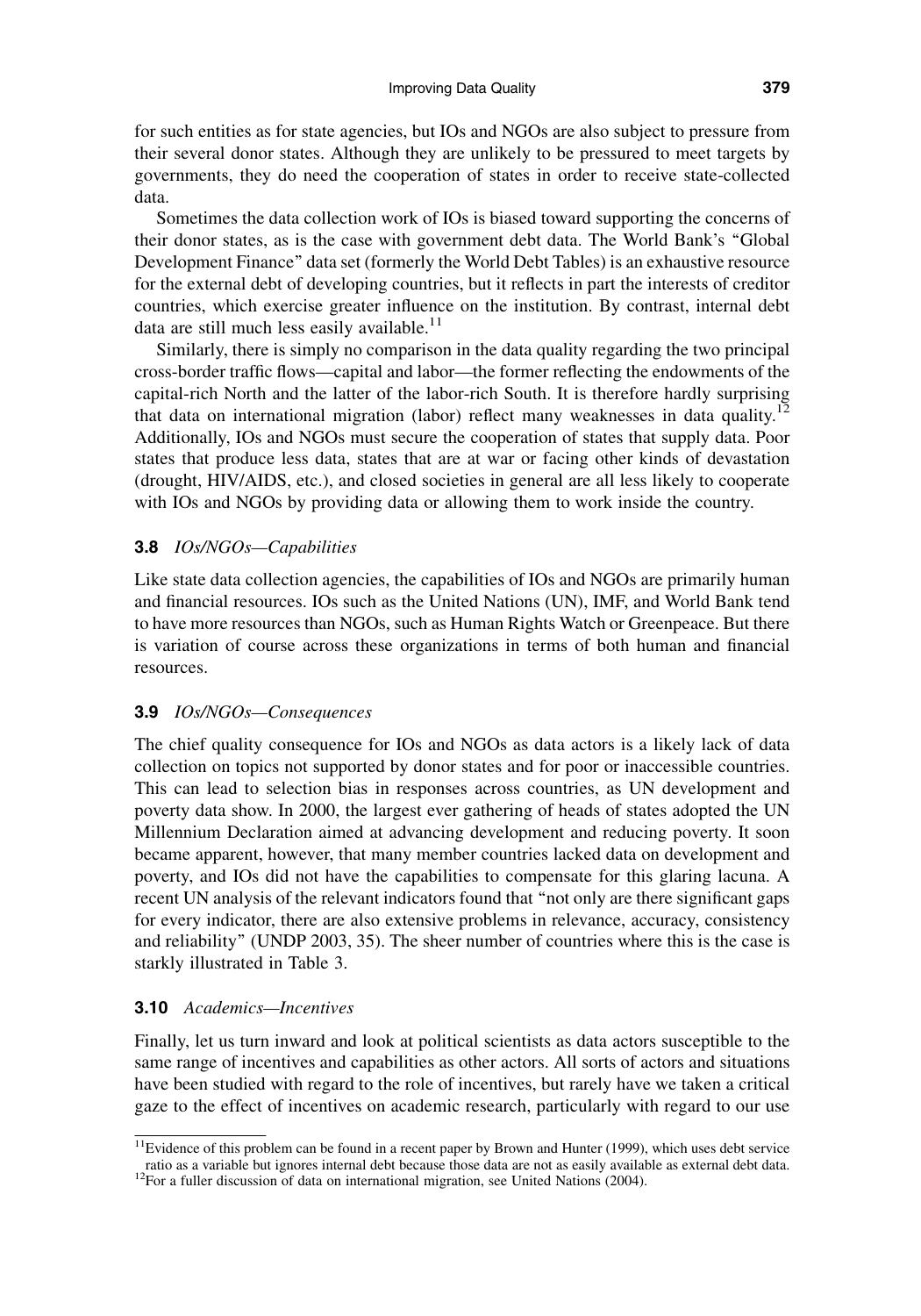| Indicator                                                         | Countries lacking<br>trend data | Countries lacking<br>any data |
|-------------------------------------------------------------------|---------------------------------|-------------------------------|
| Children underweight for age.                                     | 100                             | 22                            |
| Net primary enrollment ratio                                      | 46                              | 17                            |
| Children reaching grade five                                      | 96                              | 46                            |
| Births attended by skilled health<br>personnel                    | 100                             | 19                            |
| Female share of nonagricultural wage<br>employment                | 51                              | 41                            |
| Urban HIV prevalence among pregnant<br>women ages $15-24$         | 100                             | 91                            |
| Population with sustainable access to<br>an improved water source | 62                              | 18                            |
| Population living on less than \$1 a day                          | 100                             | 55                            |

Table 3 Data gaps in basic human development indicators, 1990–2001

Note. A country is defined as having trend data if at least two data points are available, one in each half of the decade, and the two points are at least 3 years apart. Source: UNDP, 2003, Box 2.1.

and construction of data sets. The relevant incentives for academic scholars consist primarily of the following: rewards for publication quantity, rewards for theoretical innovation, rewards (or costs) for data collection and improvement, and support of other academics. This last incentive applies particularly to junior (untenured) scholars who need the support of senior faculty.

It almost goes without saying that scholars at research institutions are under intense pressure to publish their work. Getting tenure, remaining employed, and receiving pay raises at a research institution depend largely on the number and quality of a scholar's publications. Quality of publications matters, but that quality is not judged on the basis of the underlying data quality used in a publication. Instead, publication quality largely depends on the reputation of the journal or publisher and the theoretical contribution of the work, rather than the empirical contribution per se. As long as publication quantity and quality are judged primarily on the basis of outlet reputation or theoretical contribution, there is little incentive to improve data quality.

The incentives for new data collection or improving data quality are unfortunately rather limited. The costs of being attentive to quality in data are not trivial. Data collection and improvement are costly in time, skills, and financial resources. Moreover, the effort required to determine whether comparative data are truly comparative or whether individual elements do represent what they purport to, is substantial, and there is limited credit in tenure or review processes for those considered to be merely data collectors or correctors. The payoffs for data quality improvement are high only if the new and/or improved data set is used in some kind of innovative theoretical analysis. This means that in order to be recognized, those who work to improve data quality still have to do just as much theoretical or analytical work as those who do not bother with minding data quality.

Finally, academia is a community, and as such the support of other scholars constitutes an important incentive in individual work. Scholars' need for support varies according to career stage. Junior (untenured) scholars have more pressure to publish and also are more dependent on community support than senior scholars. Therefore, junior scholars have even less incentive to devote time to improvement of data quality, and junior scholars also have fewer incentives to be critical of existing data sets, especially if criticism would put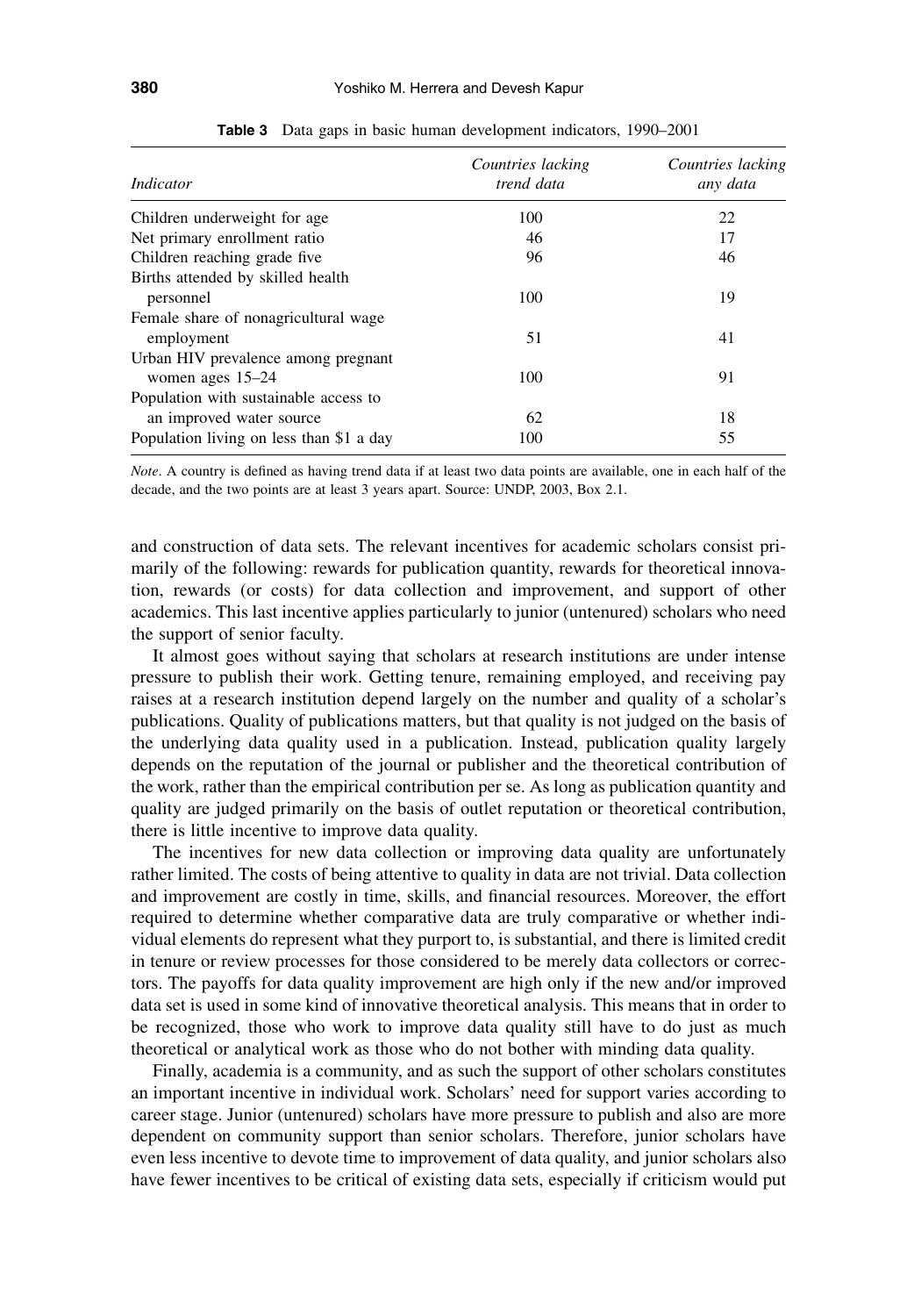them at odds with senior faculty. The tenure process might be defended as a response to this incentive problem, in that it eventually gives scholars the freedom both to work longer on improving data and to criticize each other's work. However, junior scholars who have most recently done fieldwork are the likeliest to have fresh empirical knowledge, yet they are the least likely to engage in debates over data quality. The people most qualified are thus the least likely to devote time to data quality improvements.

#### **3.11** Academics—Capabilities

Time, research funding, quantitative skills and technology, and existing data sets are the capabilities most in play for scholars. Because of their enormous expense, only a limited number of data set construction proposals will be funded. Fixing existing data sets—a less flashy task than coming up with something new—would be substantially less likely to find financial support. Unfortunately, although scholars may discover errors in existing work, there are not many low-cost options for correcting data errors.

Today scholars can access more off-the-shelf and downloadable data sets than ever before. Such resources afford researchers access to information about many places in the world about which they may not have specific area training or expertise. But the costs of in-depth fieldwork have not similarly declined, meaning that fieldwork remains quite expensive relative to off-the-shelf data sets. Given limited time and funding, freely available data sets can, and often do, substitute for new and/or improved data sets based on detailed fieldwork. And data sourced from reputable institutions (like the IMF, World Bank, OECD, the UN family, Polity, Freedom House, the Minorities at Risk project, or American National Election Studies) are all the more attractive because an institution's reputation gives the data sets a badge of credibility.

Finally, a researcher's skill level affects the type of data and analysis that he or she is capable of. In recent years, exogenous technological trends have led to a steep drop in the price of tools for quantitative analysis, such as better and cheaper software and hardware. These user-friendly advances require minimal statistical and mathematical training. The combination of new technology and greater availability of data sets may be driving down the cost of quantitative analysis. Such trends, though welcome, can also drive down the incentives and opportunities for improving data quality since researchers may be at too great a remove from the nitty-gritty of the data's construction to effectively scrutinize it.

#### 3.12 Academics—Consequences

For academics, the worst consequence of our incentive and capability structures is the ongoing recycling of low-quality data and the failure to produce new data of high quality. Obviously, political science research would be more valuable if data quality improved; this would require individual scholars to devote more of their limited time and resources to improving data quality rather than producing more publications from existing flawed data sets. Because the resources, including time and money, that go into a publication are limited, trade-offs must be made. Work devoted to theoretical and model formulation and hypothesis testing using off-the-shelf data has to be weighed against the time it would take to improve the quality of a data set or to better match measurable indicators to concepts and dimensions. In order for researchers to focus on data quality, their incentives and capabilities would have to change: the use of high-quality data in publications ought to be rewarded, or at least it ought to be rewarded more highly than the use of lower quality data.

One problem with the current system of incentives is that the penalties for using low-quality data are small, and the costs of pointing out errors in data usage are high.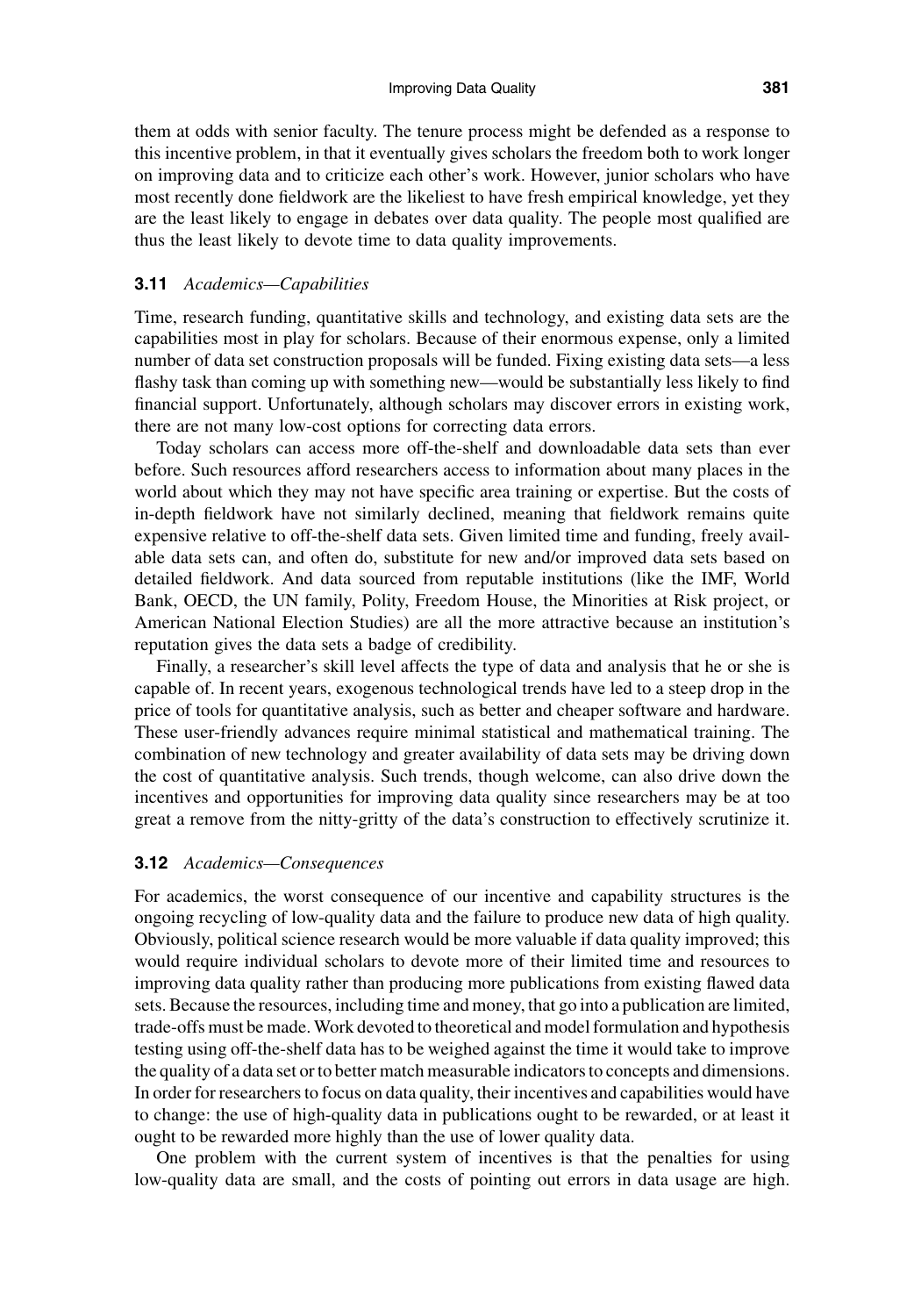If a researcher devotes his or her time to refuting the findings of a published article by using better data, the chance of publication (or benefit) is relatively high, but so too is the cost, because it takes a lot of time and effort to replicate and/or disprove results. Moreover, it is hardly a disgrace to be challenged empirically by future work; indeed it is a sign of interest in one's research agenda. Thus, the downside (or sanctions) for using low-quality data is rather limited.

In addition, some incentives for low-quality data use seem to be self-reinforcing. The more scholars that use existing flawed data sets, the more likely such data sets are likely to be used by others. In other words, *data are used because they are used*—and the data sets, problematic or not, become acceptable by repetition. Using reputable institutions only shifts the locus of the problem. The reputation of a prestigious data collection organization, such as those cited above, may actually reduce the incentives for scrutinizing the data: should there be any problems with the data, the data-collecting institutions, rather than individual researchers, would bear the brunt of the criticism.

## 4 Conclusion

Modern political science is data driven. If political scientists and institutional data actors were not trying to explain real outcomes, then data quality might not be so important. But to the extent that we are trying to develop and test theories about outcomes, data are the fundamental basis for our enterprise. We should expect that fundamental changes in the quality of information produced by political scientists, governments, and IOs would have substantial effects on public policy.

Some have asked, are bad data better than no data? We reject this either/or choice. "No data'' or ''bad data'' are not the only choices because scholars need not be complacent with the status quo, and improvement of data sets is a continuous task. And thus, the best is not the enemy of the good. There were, are, and always will be shortcomings and limitations in data sets, and the costs of poor data must be traded-off against the opportunity costs of the effort required to improve the data. However, a focus on lowering the costs of data quality and changing the incentives for improving data quality will make higher quality data a likelier norm for the future.

Our conclusion is by no means that quantitative analysis based on large-N data sets should be limited or that data sets are inherently or irreconcilably flawed. Indeed, quantitative and statistical research is necessary for testing and improving data as well as testing theories.<sup>13</sup> We have pointed out problems in data quality and studied data actors' incentives and capabilities in order to suggest mechanisms for improvement of data sets, while at the same time discouraging continued use of overly troubled data sets.

In summary, we offer five broad suggestions: (1) encourage the production and dissemination of the growing literature on data quality and methods for improvement; (2) consider better ways to use data sets known to be flawed; (3) consider incentives as an instrument for improving data quality; (4) consider ways to lower the costs of producing high-quality data; and (5) consider institutional solutions to solve certain collective action problems related to data quality.

 $13$ One example is the discussion that followed the publication in 1996 of the Deininger and Squire dataset on income inequality by the World Bank. When the theorized relationship between economic growth and inequality using these dataset did not hold up, scholars scrutinized the dataset itself, calling into question certain measures. This in turn prompted further refinements of the data, as well as allowing for further testing of the theoretical relationship between inequality and other outcomes.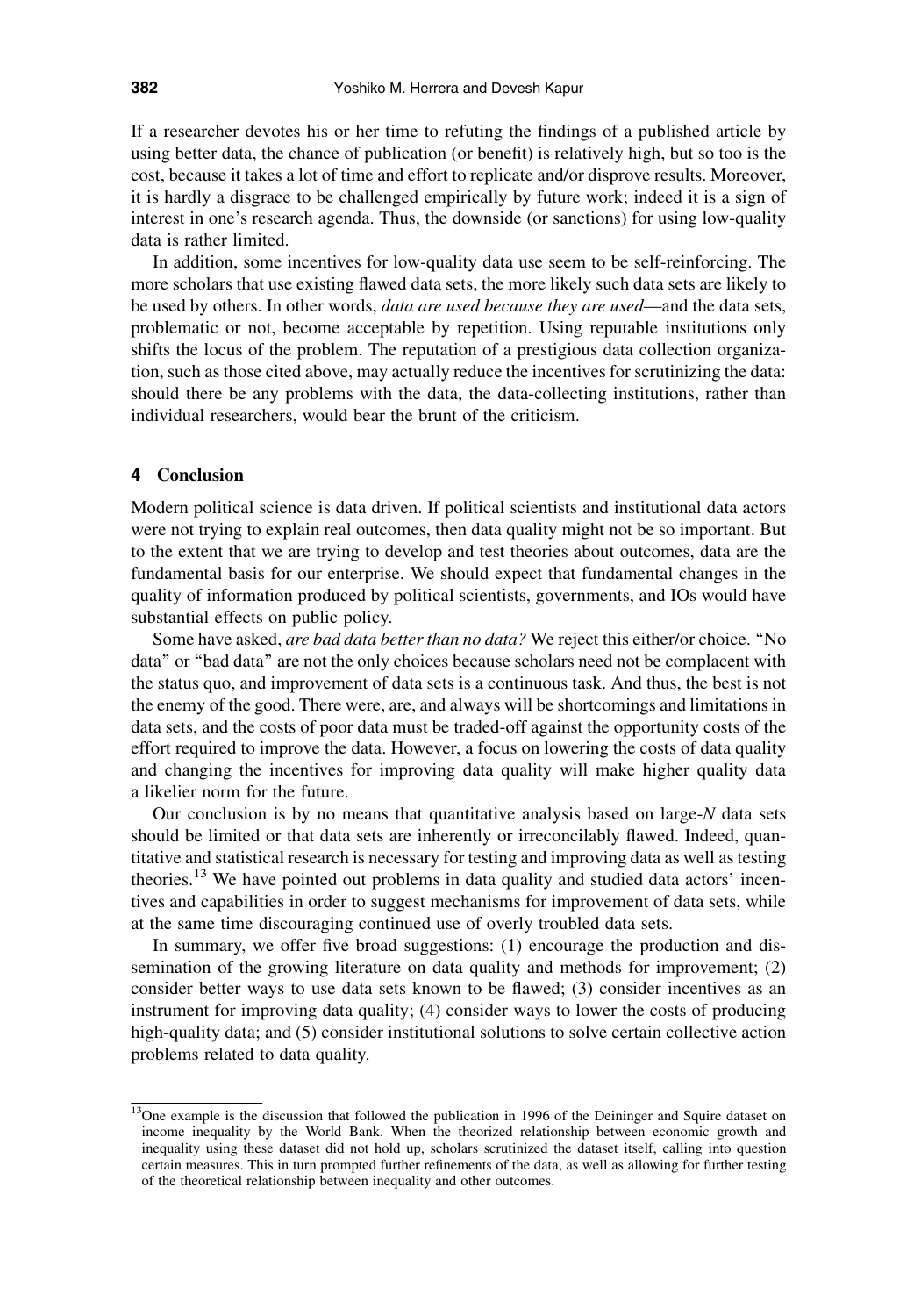There is a certain irony in the fact that methodology is a high-prestige area of political science and that a lot of work is devoted to improving *methods*, but that work on methods does not necessarily translate into improved everyday use of *data*. We believe that greater attention to the existing literature that evaluates data sets and to methodological issues concerning the use of data sets would be a step in the right direction.

As a first step, researchers should *examine* data sets. Researchers can subject data sets to some simple "smell-tests" by asking a number of questions: Who created the data? What incentives and capabilities were they subject to? Were they an independent agency? Were they governed by an external actor with a stake in the data? Subjecting the data to these questions will make the user more aware of possible quality problems with the data.<sup>14</sup> When data sets do have problems in their construction, we can at least be more circumspect about how we use them.

A second, related, recommendation is that we need to consider ways around bad data, that is, ways to better use data sets that are known to be flawed.<sup>15</sup> For example, if a data set for a particular dependent variable is flawed (due to validity issues, coverage, or errors), researchers should look for other observable implications of the argument and test those relationships. Triangulating by way of multiple tests of an argument using different data sets would be better and make a more convincing case than relying on one test using poor data.

In addition, as we pointed out in the section on validity above, selected data need to be appropriate for a given dimension of a concept under study. However, a positive implication of this obligation to match data with appropriate dimensions and concepts is that although a particular data set might be inappropriate for measuring a particular dimension or concept, it may well be appropriate for another dimension or concept. Thus, just because a data set is flawed for one purpose, it is not necessarily of no use for other purposes. The same logic applies to data sets with known biases. Researchers can make use of these biases, if they are acknowledged. If a significant relationship that works against the bias is found, we might be more confident of the results because the bias would move the results toward the null hypothesis. Rather than treating biased data sets as unusable, in the absence of improved data (which we discuss below), researchers should think about how to make use of flaws or biases in ways that might strengthen the validity of results. In other words, because measurement error is so endemic, part of the solution to dealing with measurement error is learning how to deal with it more sensibly. Although we do not have space to review the growing literature on statistical fixes for flawed data sets (many of which have appeared in the pages of this journal), those technical solutions are another obvious place to look for ways to deal with flawed data sets.

A third recommendation is that as a scholarly community, we must pay closer attention to incentives. Rather than treating data quality problems as an unfortunate result of ignorance or incompetence, we need to consider the incentives facing respondents, statistical offices, IOs, and scholars when they produce data. Given the degree to which researchers analyze the effects of incentives, their own supply elasticity of effort with respect to the incentives they themselves face might be presumed to be fairly high.<sup>16</sup> We suggest that the focus should be on ways to change these incentives to improve data quality.

<sup>&</sup>lt;sup>14</sup>For example, since Becker's seminal article on crime (Becker 1968), researchers using officially reported crime statistics have had to be attentive to a number of quality issues. Errors due to underreporting by victims and underrecording by police may or may not be normally distributed, and an attentive researcher should check to see whether errors are systematically related to explanatory variables. Similarly, rather than relying only on one data source, researchers could compare data from a number of sources and consider the competency and <sup>15</sup>We thank one of those sources.<br><sup>15</sup>We thank one of the anonymous reviewers for bringing this point to our attention.<br><sup>16</sup>The issue has been emphasized by Cheibub (1999) and Widner (1999).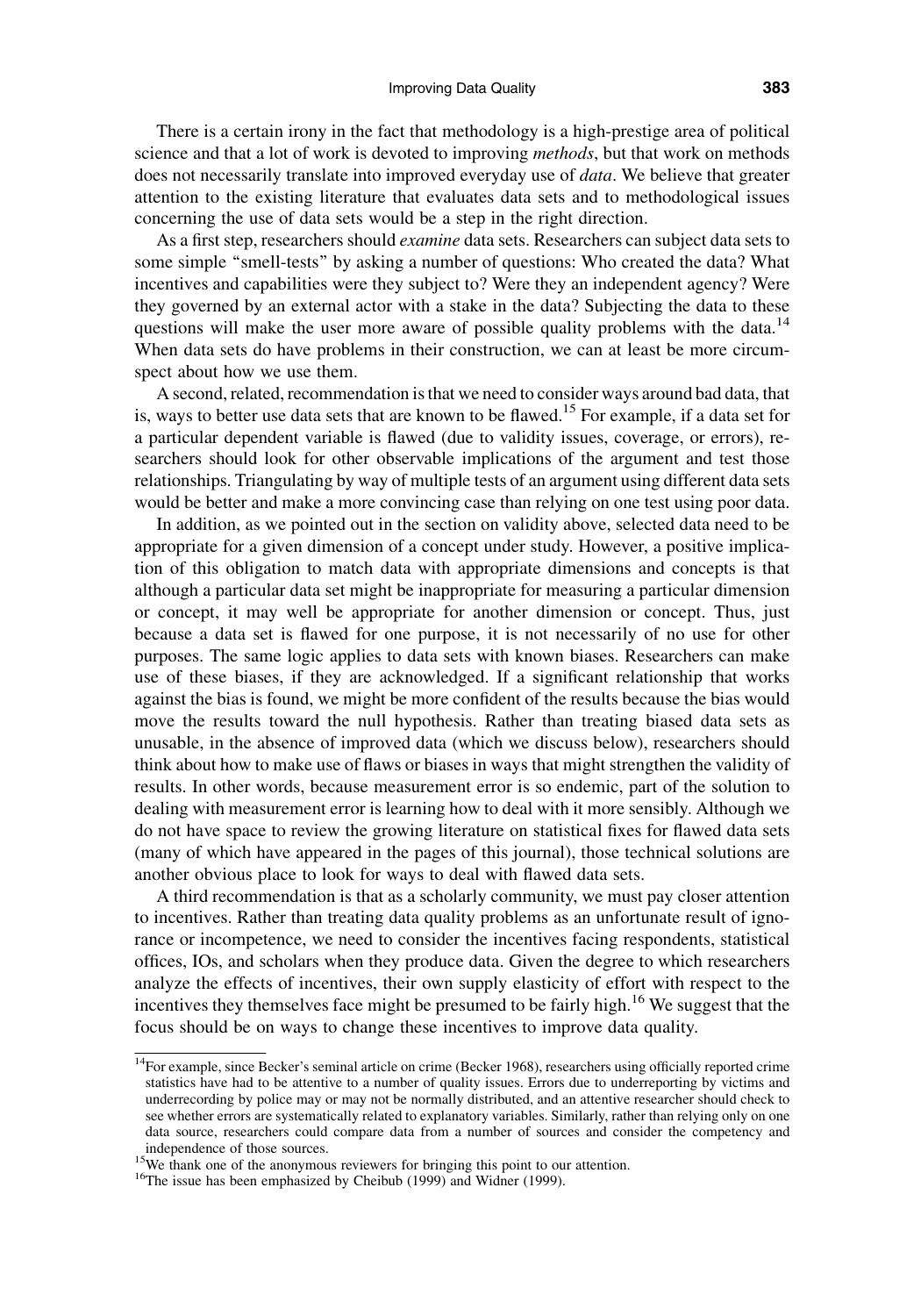The academic community as a whole needs to consider ways of lowering the costs of data quality. Increasing transparency and availability of the details of data sets, including coding, is a way to at least enable users to engage the data critically.<sup>17</sup> With more people able to recognize a data set's problems, the costs of improving the data set can be reduced. A few journals now mandate that authors make their data sets available upon request to readers. This is a positive development, but there are only minimal enforcement mechanisms for such rules. If authors fail to provide data or provide it in a form that is not very usable, the burden falls on the reader to pursue action.

If journals, on the other hand, made the data sets available on their Web sites, then it would be less costly for individual researchers to check and hopefully improve the quality of data sets. Additionally, a relatively low-cost error-revelation mechanism such as a "letters to the editor" section could be adopted by journals. *International Security*, for example, already has this in place. The proliferation of such mechanisms would have two effects: they would increase incentives for authors to attend to data quality by increasing the likelihood of being publicly criticized, and they would provide other scholars with important information regarding data errors, thus improving quality in future work with the same data sets.

Institutions also have roles to play in changing incentives. Small-scale institutional changes would include supporting more forums for error discussion and greater transparency. On a larger scale, major research funding agencies such as the NSF or the World Bank and UN need to make data quality a priority. Data quality in large grants could be improved if there were funding specifically earmarked for cleaning up existing or newly collected data sets and making them more widely accessible. Although the NSF does have an archiving requirement, it is not systematically enforced. Rather than the archiving component constituting a separate part of the grant, scholars have to take funds from some other part of their grant to work on fulfilling the archiving task, meaning they have less incentive to do so.

The APSA needs to take a leading role in advocating and perhaps codifying higher data quality norms. APSA as an institution might be able to overcome collective action problems among field and subfield sections, as well as among individual scholars. Given the importance of cross-country data sets, and the considerable scope for improving data comparisons across countries, we believe that debates regarding the merits of area studies versus cross-national large-N studies need to shift toward the collaborative possibilities between the two rather than the focus on competition. Joint work between area specialists as well as methodologists can considerably enhance the quality of cross-national data sets. However, there are considerable collective action problems inherent in organizing such efforts. APSA or other umbrella institutions may be able play a leadership role by supporting partnerships between area specialists and methodologists to improve existing data sets.

Finally, and on a more positive note, we wish to draw attention to some promising developments in recent years with regard to changing the incentive structures for researchers in constructing data sets. The Comparative Politics section of APSA, for example, now offers an award for data sets, and the Comparative Politics newsletter reviews new data

<sup>&</sup>lt;sup>17</sup>The State Department analysis of terrorism provides a textbook case of how transparency of coding rules and availability of data can improve data quality. In April 2004, the State Department issued a report entitled ''Patterns of Global Terrorism,'' claiming terrorist attacks had declined in recent years. Using the State Department's own guidelines which accompanied the report, Alan Krueger and David Laitin reviewed these data and found that ''significant'' terrorist attacks had actually risen between 2002 and 2003. They published this review of the data in an op-ed piece in the Washington Post and in an article in Foreign Affairs. In response, the State Department admitted that the report was wrong. For additional analysis of the State Department report, as well as recommendations for improving U.S. government data, see Krueger and Laitin (2004).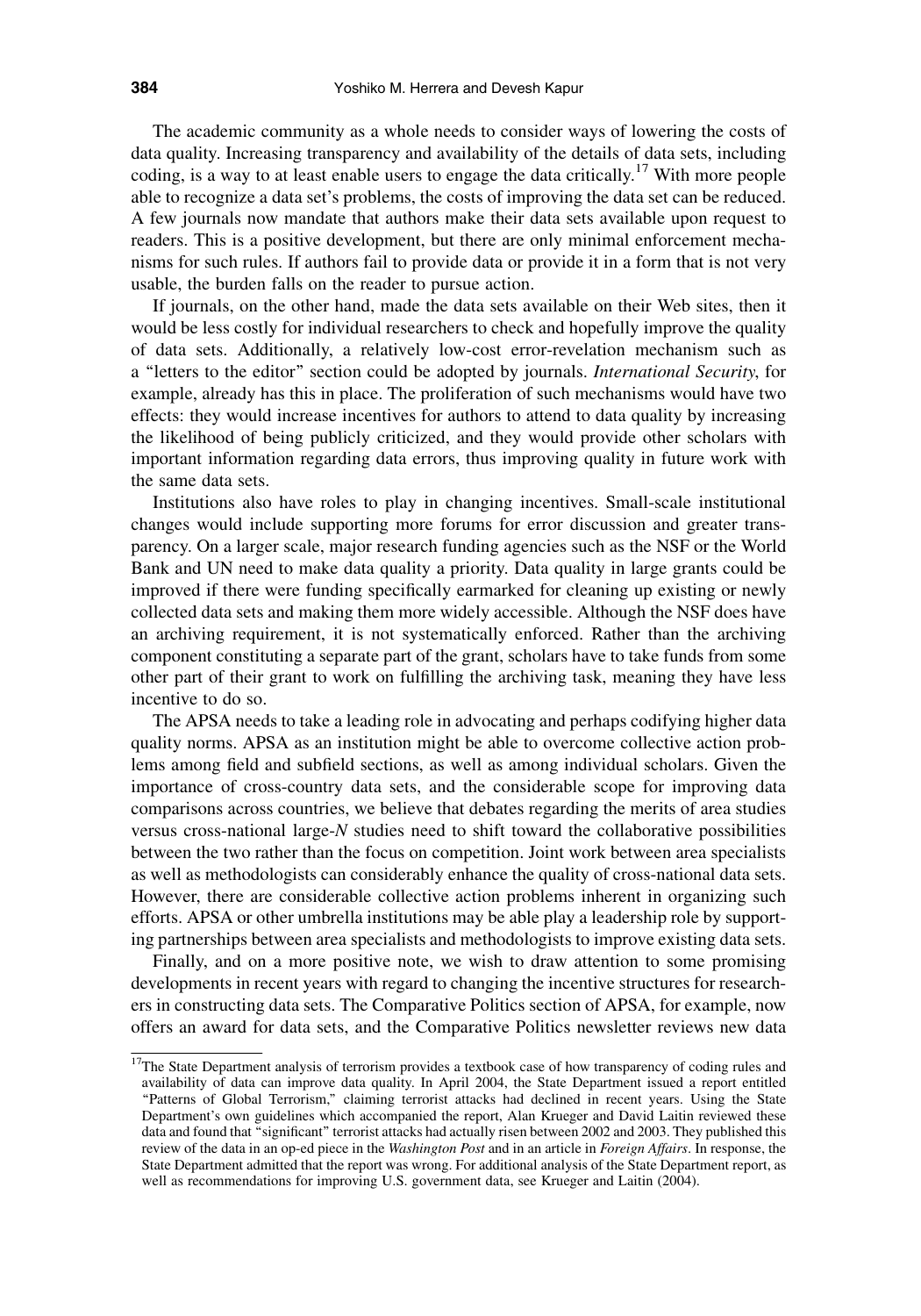sets. In addition, a relatively new section of APSA, the Qualitative Methods section, is largely oriented toward taking empirical work, including the content of data sets, more seriously. And there have recently been a rising number of panels at professional meetings devoted to the consideration of the quality of data sets on a range of topics including ethnicity, democracy, and war. There are growing signs that institutional mechanisms for changing scholars' incentives—that is, reducing costs for producing high-quality data, and increasing rewards for using high-quality data—are underway.

There are many more ways that data quality can be improved which we have not had space to discuss here. We have endeavored to outline some problems with data quality and also to develop an explanation for the persistence of this problem, focused in particular on the incentives and capabilities among the data producers and users. Our goal has been to encourage further debate and serious consideration of the quality of political science data.

## References

- Abdelal, Rawi, Yoshiko Herrera, Alastair I. Johnston, and Rose McDermott. 2006. Identity as a variable. Perspectives on Politics 4:695–711.
- Achen, Christopher. 1985. Proxy variables and incorrect signs on regression coefficients. Political Methodology 11:288–316.
- Adcock, Robert, and David Collier. 2001. Measurement validity: A shared standard for qualitative and quantitative research. American Political Science Review 95:529–46.
- Aiyar, Swamininathan Anklesaria. 2001. Poverty-stricken statistics. Economic Times, September 1, 2001.

Becker, Gary. 1968. Crime and punishment: An economic approach. Journal of Political Economy 76:169–217. Berkowitz, Daniel, Katharina Pistor, and Jean-Francois Richard. 2003. Economic development, legality, and the transplant effect. European Economic Review 47:165–95.

- Brown, David, and Wendy Hunter. 1999. Democracy and social spending in Latin America. American Political Science Review 93:779–90.
- Bueno de Mesquita, Bruce. 1981. The war trap. New Haven, CT: Yale University Press.
- Cederman, Lars-Erik, and Luc Girardin. 2005. Beyond fractionalization: Mapping ethnicity onto nationalist insurgencies. American Political Science Reviews 101:173–85.
- Chander, Ramesh. 1988. Strengthening information systems in SSA. Washington, DC: World Bank.
- Chandra, Kanchan, ed. 2001. Symposium: Cumulative findings in the study of ethnic politics 2001. APSA-CP Newsletter 12(1):7–25.
- Chandra, Kanchan, Rachel Giffelquist, Daniel Metz, Chris Wendt, and Adam Ziegfeld. 2005. A constructivist dataset on ethnicity and institutions. In *Identity as a variable*, ed. Rawi Abdelal, Yoshiko Herrera, Alastair Ian Johnston and Rose McDermott. New York: New York University.
- Cheibub, Jose Antonio. 1999. Data optimism in comparative politics: The importance of being earnest. APSA-CP 10(2):21–5.
- Collier, David, and Robert Adcock. 1999. Democracy and dichotomies: A pragmatic approach to choices about concepts. Annual Review of Political Science 2:537–65.
- Coppedge, Michael. 2002. Democracy and dimensions: Comments on Munck and Verkuilen. Comparative Political Studies 35:35–9.
- Gleditsch, Kristian S., and Michael D. Ward. 1997. Double take: A reexamination of democracy and autocracy in modern polities. The Journal of Conflict Resolution 41:361–83.

Goertz, Gary. 2005. Social science concepts: A user's guide. Princeton, NJ: Princeton University Press.

- Goodhart, Charles. 1989. Money, information and uncertainty. 2nd ed. Cambridge, MA: MIT Press.
- Hoskin, Keith. 1996. The 'awful idea of accountability': Inscribing people into the measurement of objects. In Accountability: Power, ethos, and the technologies of managing, ed. Rolland Munro and Jan Mouritsen, 265–82. London: Thomson International.
- Kapur, Devesh, John P. Lewis, and Richard Webb. 1997. The World Bank: Its first half century. Washington, DC: Brookings Institution.
- Kaufmann, D., A. Kraay, and M. Mastruzzi. 2002. Governance matters III: Governance indicators for 1996–2002. World Bank Policy Research Working paper 3106.
- Kaufmann, D., A. Kraay, and P. Zoido-Lobatón. 1999a. Aggregating governance indicators. World Bank Working paper 2195.